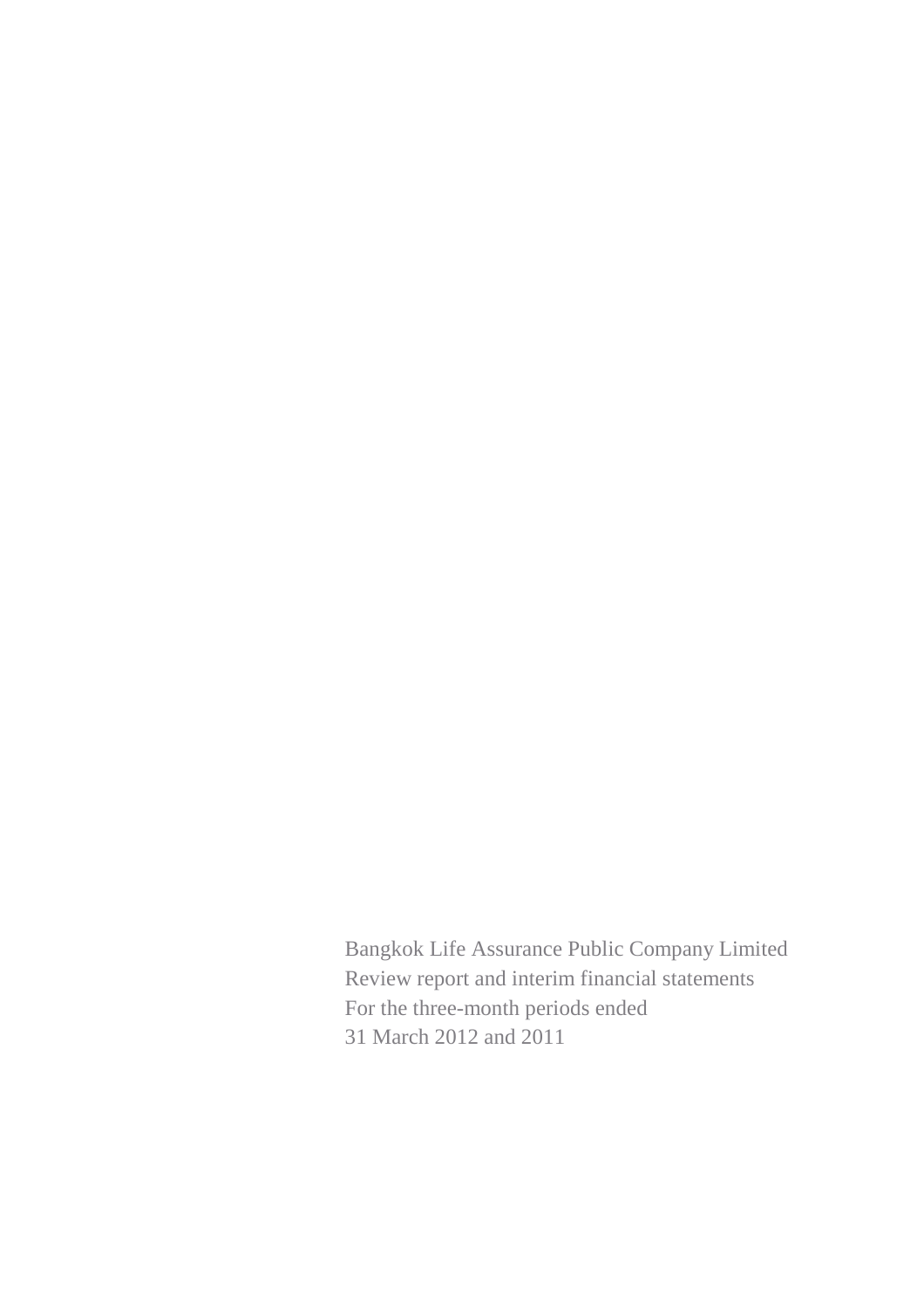# **Independent Auditor's Report on Review of Interim Financial Information**

To the shareholders of Bangkok Life Assurance Public Company Limited

I have reviewed the accompanying statement of financial position of Bangkok Life Assurance Public Company Limited as at 31 March 2012, and the statements of income, comprehensive income, changes in equity, and cash flows for the three-month periods ended 31 March 2012 and 2011, as well as the condensed notes to the financial statements. Management is responsible for the preparation and presentation of this interim financial information in accordance with Accounting Standard 34 Interim Financial Reporting. My responsibility is to express a conclusion on this interim financial information based on my reviews.

# **Scope of review**

I conducted my reviews in accordance with Standard on Review Engagements 2410 Review of Interim Financial Information Performed by the Independent Auditor of the Entity. A review of interim financial information consists of making inquiries, primarily of persons responsible for financial and accounting matters, and applying analytical and other review procedures. A review is substantially less in scope than an audit conducted in accordance with auditing standards and consequently does not enable me to obtain assurance that I would become aware of all significant matters that might be identified in an audit. Accordingly, I do not express an audit opinion.

# **Conclusion**

Based on my reviews, nothing has come to my attention that causes me to believe that the accompanying interim financial information is not prepared, in all material respects, in accordance with Accounting Standard 34 Interim Financial Reporting.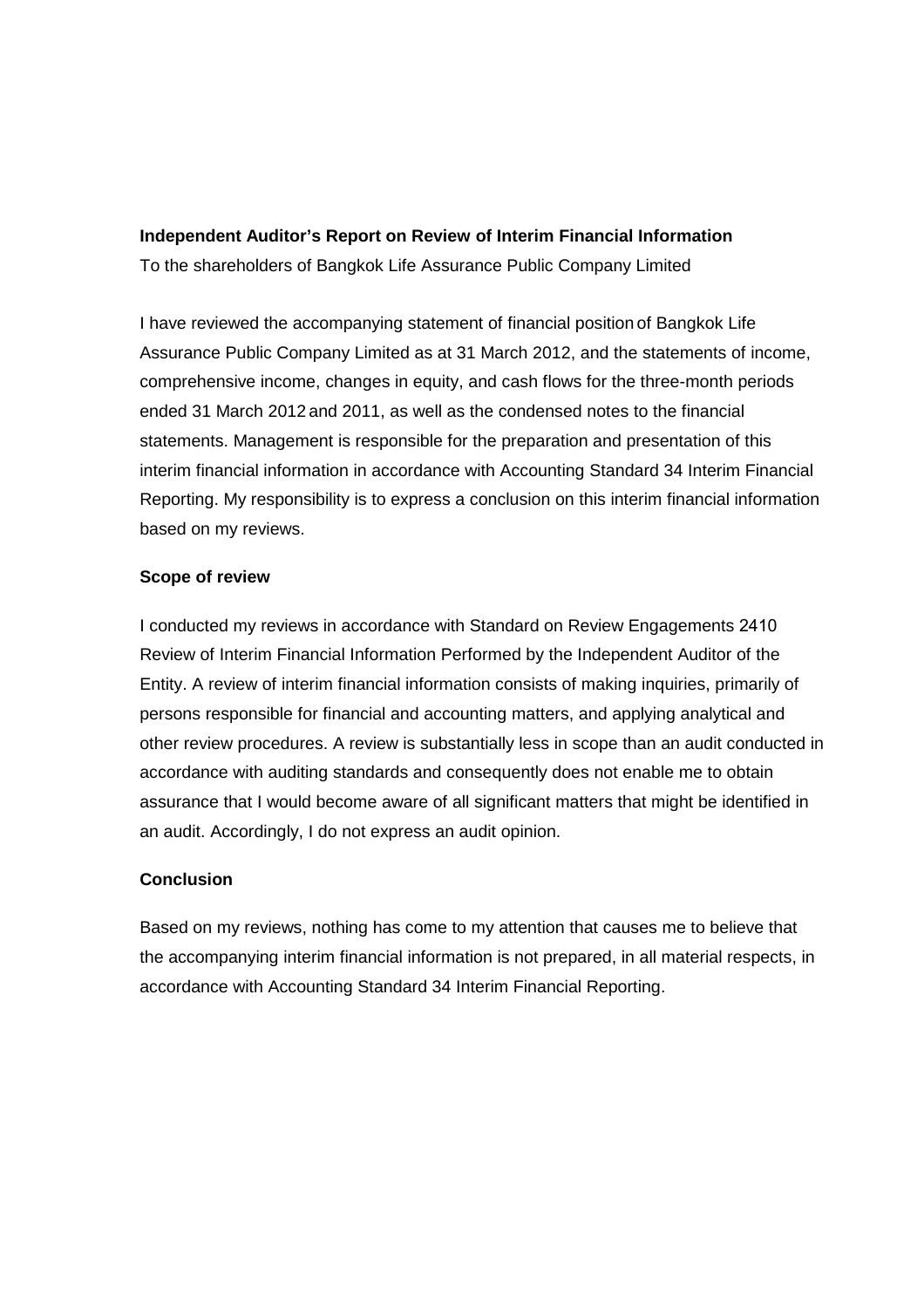#### **Statements of financial position as at 31 December 2011 for comparative purposes**

I have previously audited the financial statements of Bangkok Life Assurance Public Company Limited for the year ended 31 December 2011 in accordance with auditing standards, and expressed an unqualified opinion on those statements under my report dated 22 February 2012. The statements of financial position as at 31 December 2011, as presented herein for comparative purposes, formed an integral part of those financial statements. I have not performed any other audit procedures subsequent to the date of the above report.

Nonglak Pumnoi Certified Public Accountant (Thailand) No. 4172

Ernst & Young Office Limited Bangkok: 11 May 2012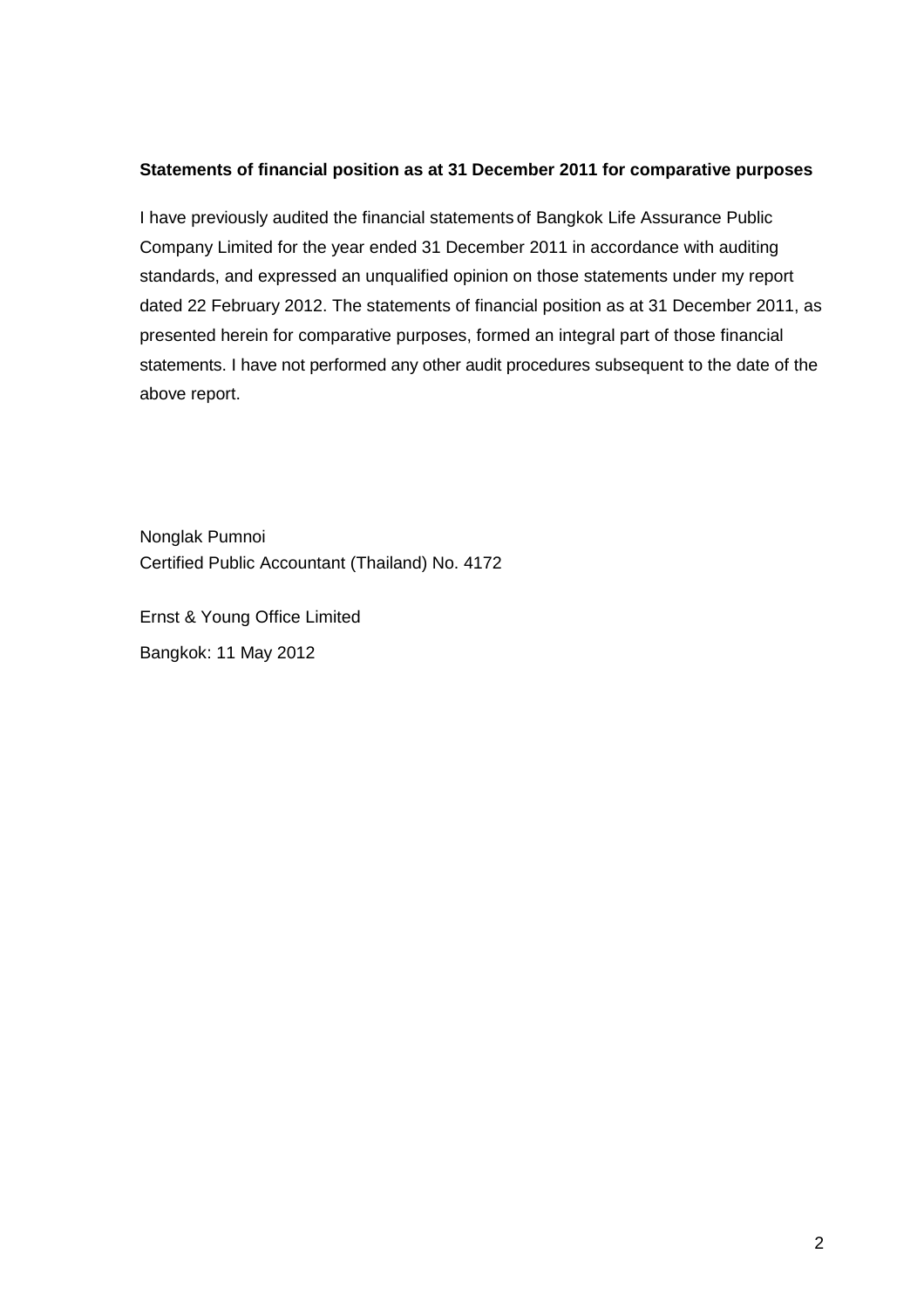#### **Statements of financial position**

#### **As at 31 March 2012 and 31 December 2011**

|                                |                |                 | (Unit: Baht)     |
|--------------------------------|----------------|-----------------|------------------|
|                                | Note           | 31 March 2012   | 31 December 2011 |
|                                |                | (Unaudited      | (Audited)        |
|                                |                | but reviewed)   |                  |
| <b>Assets</b>                  |                |                 |                  |
| Cash and cash equivalent       | 3, 18          | 563,488,357     | 2,736,720,476    |
| Accrued investment income      |                | 1,595,426,087   | 1,375,597,931    |
| Premium receivables, net       | $\overline{4}$ | 2,452,224,015   | 2,312,647,445    |
| Reinsurance assets             | 5, 18          | 422,802,856     | 332,055,036      |
| Investment assets              |                |                 |                  |
| Investments in securities      | 18             |                 |                  |
| Trading investments            | 6              | 741,022,339     | 299,019,595      |
| Available-for-sale investments | 6              | 14,631,381,480  | 13,358,947,452   |
| Held-to-maturity investments   | 6, 19, 20      | 98,693,289,654  | 89,394,339,476   |
| Other investments              | 6              | 46,662,230      | 29,587,830       |
| Loans, net                     | 7, 18          | 2,152,379,724   | 2,113,082,452    |
| Property and equipment, net    | 8              | 327,829,701     | 306,415,271      |
| Intangible assets, net         |                | 18,863,486      | 21,390,815       |
| Other assets                   | 9, 18          | 237,355,240     | 179,608,126      |
| <b>Total assets</b>            |                | 121,882,725,169 | 112,459,411,905  |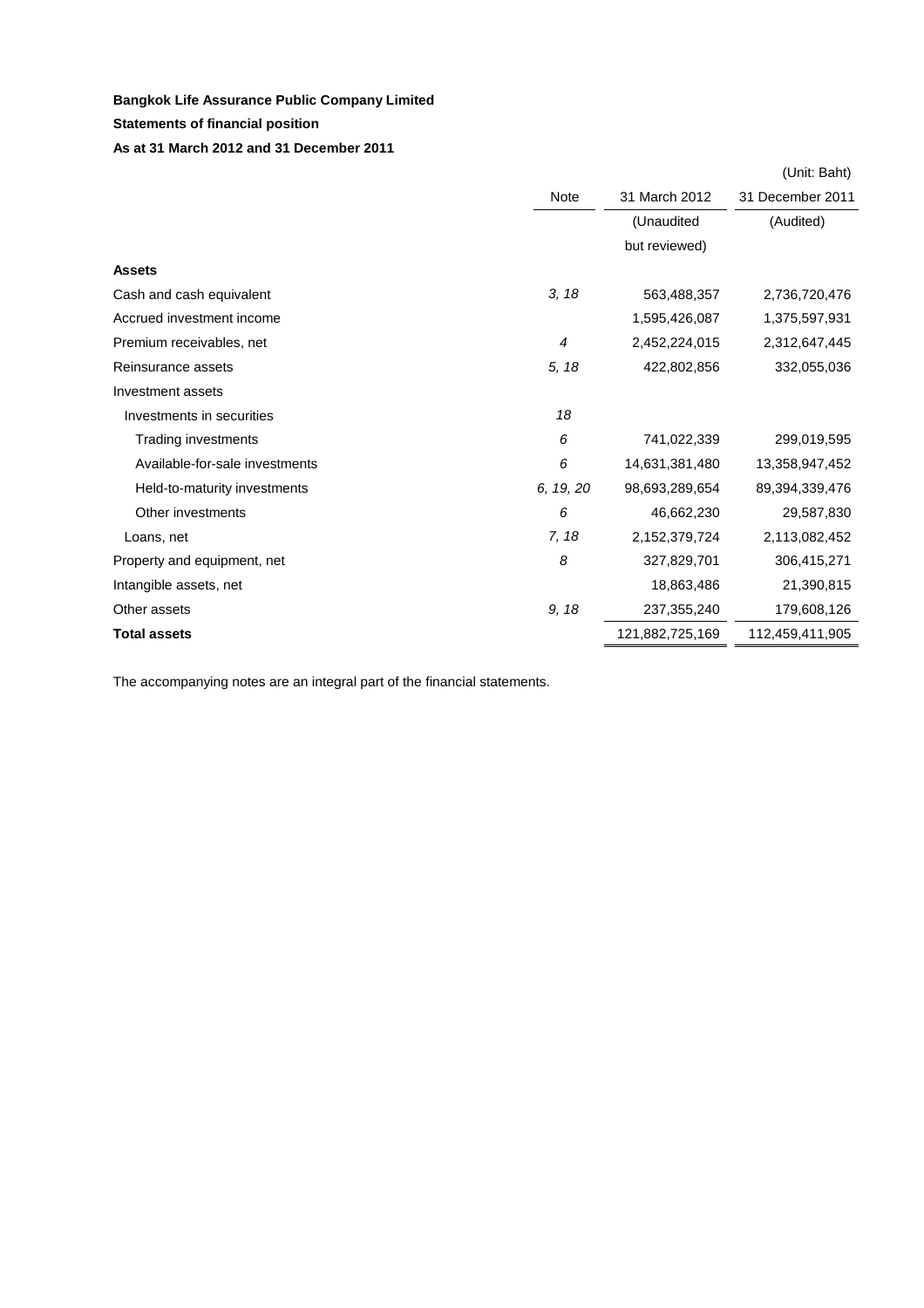### **Statements of financial position (Continued) As at 31 March 2012 and 31 December 2011**

|                                      |        |                 | (Unit: Baht)     |
|--------------------------------------|--------|-----------------|------------------|
|                                      | Note   | 31 March 2012   | 31 December 2011 |
|                                      |        | (Unaudited      | (Audited)        |
|                                      |        | but reviewed)   |                  |
| <b>Liabilities and equity</b>        |        |                 |                  |
| <b>Liabilities</b>                   |        |                 |                  |
| Income tax payable                   |        | 1,098,461,163   | 738,563,265      |
| Amount due to reinsurers             | 10, 18 | 484,277,344     | 266,778,378      |
| Insurance contract liabilities       |        |                 |                  |
| Life policy reserve                  | 11     | 94,141,514,854  | 88,386,403,850   |
| Unpaid policy benefits               | 12     | 83,436,374      | 82,588,130       |
| Loss reserves and outstanding claims | 13, 18 | 302,033,355     | 333,830,276      |
| Premium reserve                      | 14     | 1,055,947,963   | 1,085,196,967    |
| Other insurance liabilities          |        | 6,964,215,071   | 6,852,174,216    |
| Employee benefit obligations         |        | 163,672,147     | 233,793,703      |
| Loans                                | 6      | 1,000,000,000   |                  |
| <b>Other liabilities</b>             | 15, 18 | 1,459,165,033   | 1,048,861,404    |
| <b>Total liabilities</b>             |        | 106,752,723,304 | 99,028,190,189   |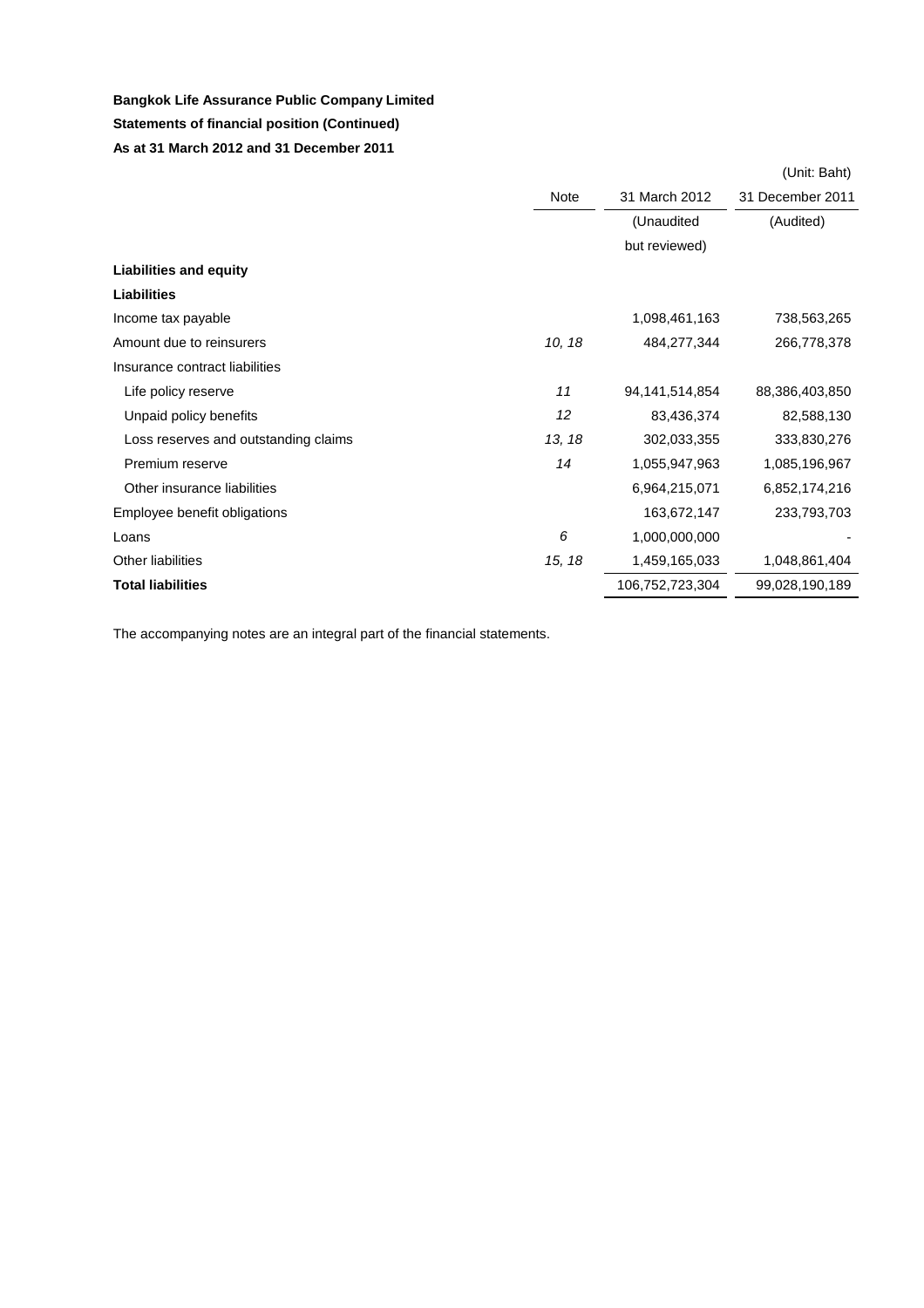# **Bangkok Life Assurance Public Company Limited Statements of financial position (Continued) As at 31 March 2012 and 31 December 2011**

|                                              |                 | (Unit: Baht)     |
|----------------------------------------------|-----------------|------------------|
|                                              | 31 March 2012   | 31 December 2011 |
|                                              | (Unaudited      | (Audited)        |
|                                              | but reviewed)   |                  |
| <b>Equity</b>                                |                 |                  |
| Share capital                                |                 |                  |
| Registered                                   |                 |                  |
| 1,220,000,000 ordinary shares of Baht 1 each | 1,220,000,000   | 1,220,000,000    |
| Issued and fully paid up                     |                 |                  |
| 1,200,000,000 ordinary shares of Baht 1 each | 1,200,000,000   | 1,200,000,000    |
| Premium on share capital                     | 2,699,821,268   | 2,699,821,268    |
| Retained earnings                            |                 |                  |
| Appropriated                                 |                 |                  |
| Legal reserve                                | 122,000,000     | 122,000,000      |
| General reserve                              | 400,000,000     | 400,000,000      |
| Unappropriated                               | 7,445,338,358   | 6,531,692,293    |
| Other components of equity                   | 3,262,842,239   | 2,477,708,155    |
| <b>Total equity</b>                          | 15,130,001,865  | 13,431,221,716   |
| <b>Total liabilities and equity</b>          | 121,882,725,169 | 112,459,411,905  |
|                                              |                 |                  |

The accompanying notes are an integral part of the financial statements.

Directors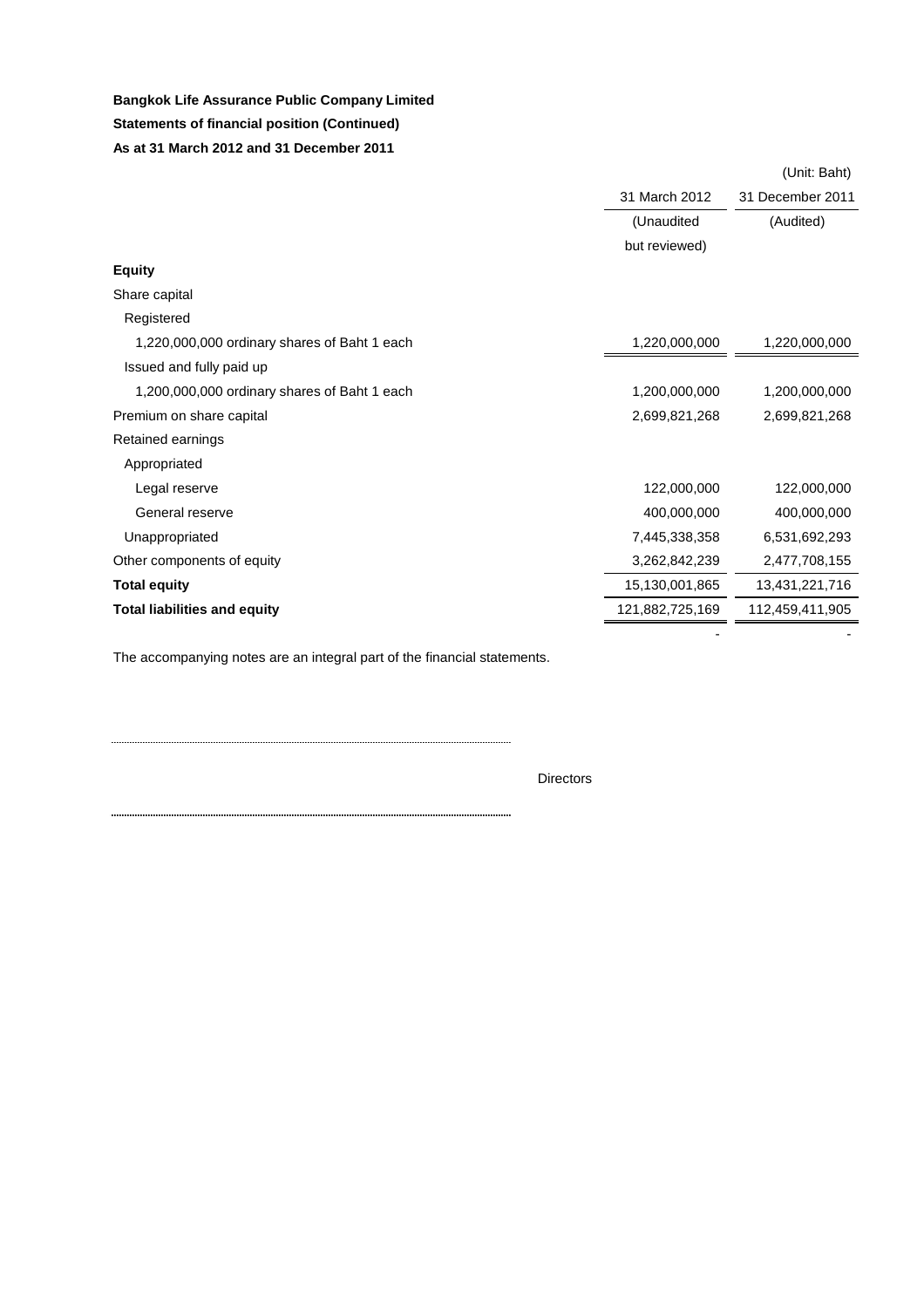#### **Statements of income**

#### **For the three-month periods ended 31 March 2012 and 2011**

|                                                    |        |                | (Unit: Baht)  |
|----------------------------------------------------|--------|----------------|---------------|
|                                                    | Note   | 2012           | 2011          |
| <b>Income</b>                                      |        |                |               |
| Net earned premium                                 | 16, 18 | 8,802,999,946  | 7,861,177,269 |
| Net investment income                              | 18     | 1,335,277,659  | 1,064,539,318 |
| <b>Total income</b>                                |        | 10,138,277,605 | 8,925,716,587 |
| <b>Expenses</b>                                    |        |                |               |
| Underwriting                                       |        |                |               |
| Life policy reserve increase from previous period  | 16     | 5,755,111,004  | 4,743,251,471 |
| Benefit payments to life policies and              |        |                |               |
| benefit adjustment expenses                        | 16     | 1,660,912,410  | 1,454,808,742 |
| Claims and losses adjustment expenses              | 16, 18 | 352,168,222    | 363,718,967   |
| Commissions and brokerages expenses                | 16, 18 | 761,898,997    | 736,485,589   |
| Sales promotion expenses                           | 16     | 162,463,700    | 84,974,217    |
| Other underwriting expenses                        | 16, 18 | 5,684,241      | 4,550,801     |
| Operating expenses                                 | 17, 18 | 319,154,194    | 292,888,084   |
| <b>Total underwriting expenses</b>                 |        | 9,017,392,768  | 7,680,677,871 |
| <b>Profit from underwriting</b>                    |        | 1,120,884,837  | 1,245,038,716 |
| Profit from investments                            | 6      | 197,640,835    | 35,162,406    |
| Fair value gains on trading investments            |        | 8,643,385      | 1,618,759     |
| Other income                                       |        | 2,614,474      | 2,904,935     |
| Gains (losses) on exchange                         |        | (21, 215, 602) | 2,362,776     |
| <b>Profit from operations</b>                      |        | 1,308,567,929  | 1,287,087,592 |
| Contribution to the Office of Insurance Commission |        | 15,629,450     | 13,990,733    |
| Contribution to Life Insurance Fund                |        | 8,992,973      | 8,019,563     |
| Profit before corporate income tax                 |        | 1,283,945,506  | 1,265,077,296 |
| Corporate income tax                               |        | 370,299,441    | 277,845,149   |
| Profit for the period                              |        | 913,646,065    | 987,232,147   |
| <b>Earnings per share</b>                          | 22     |                |               |
| Basic earnings per share                           |        |                |               |
| Profit for the period                              |        | 0.761          | 0.823         |
| Diluted earnings per share                         |        |                |               |
| Profit for the period                              |        | 0.756          | 0.818         |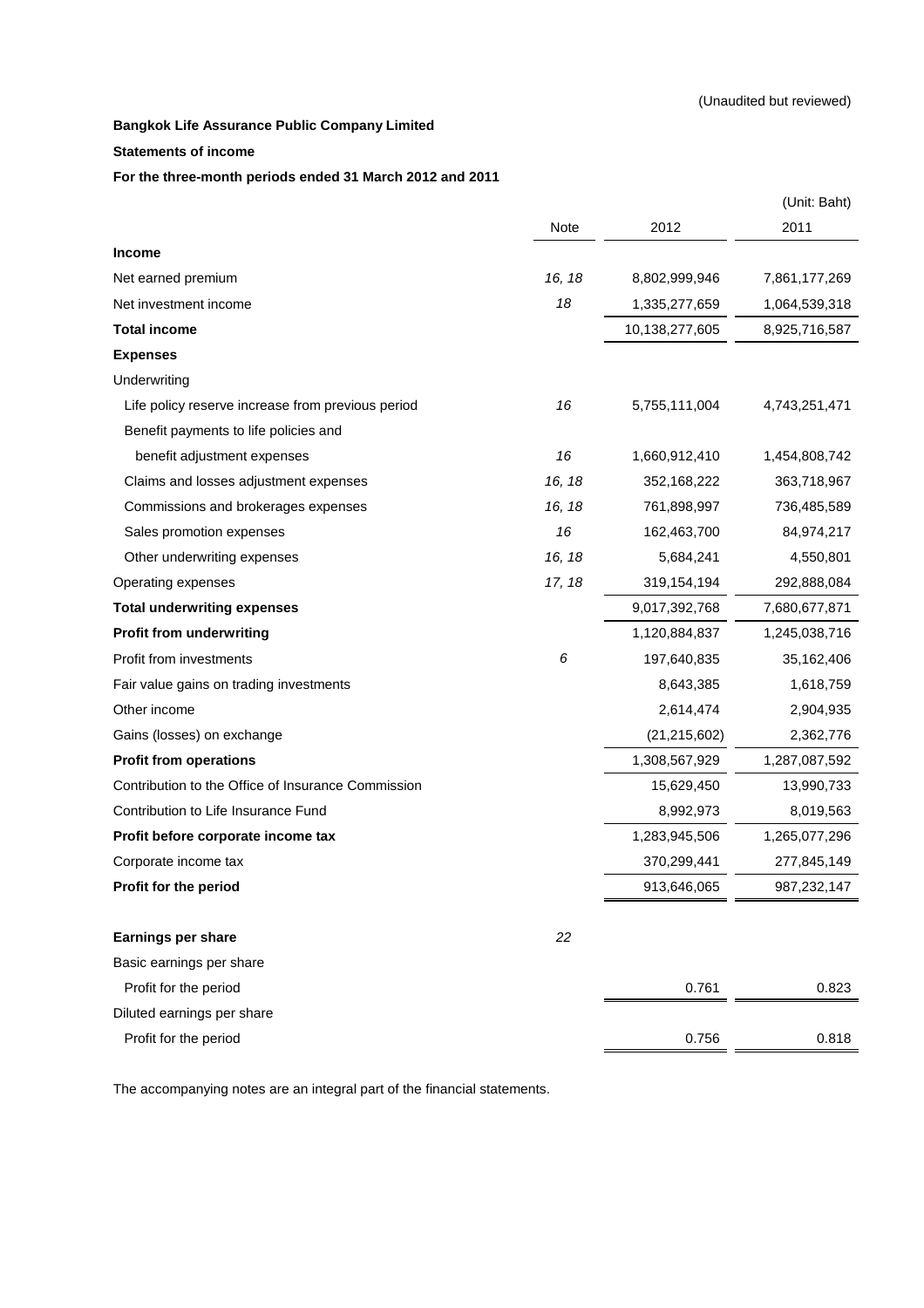**Statements of comprehensive income**

#### **For the three-month periods ended 31 March 2012 and 2011**

|                                                           |               | (Unit: Baht)  |
|-----------------------------------------------------------|---------------|---------------|
|                                                           | 2012          | 2011          |
| Profit for the period                                     | 913,646,065   | 987,232,147   |
| Other comprehensive income                                |               |               |
| Gain on change in value of available-for-sale investments | 785,134,084   | 18,032,073    |
| Other comprehensive income for the period                 | 785,134,084   | 18,032,073    |
| Total comprehensive income for the period                 | 1,698,780,149 | 1,005,264,220 |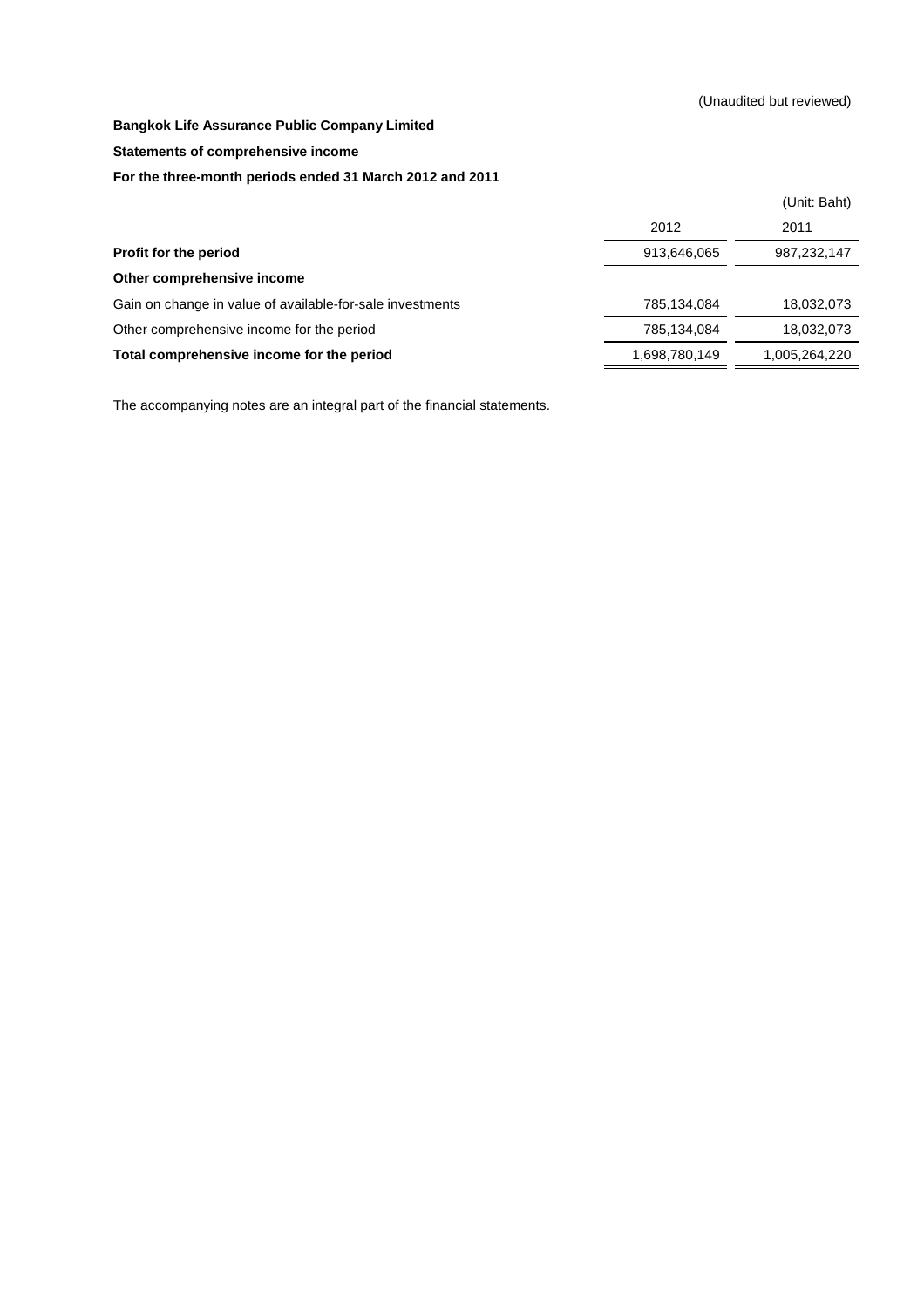#### **Statements of cash flows**

#### **For the three-month periods ended 31 March 2012 and 2011**

|                                                     |                     | (Unit: Baht)        |
|-----------------------------------------------------|---------------------|---------------------|
|                                                     | 2012                | 2011                |
| Cash flows from operating activities                |                     |                     |
| Direct premium written                              | 8,795,542,422       | 7,115,728,330       |
| Interest income                                     | 893,758,882         | 820,691,705         |
| Dividend income                                     | 221,690,620         | 50,154,398          |
| Other investment income                             | 199,336,531         | 51,265,124          |
| Other income                                        | 2,649,954           | 2,884,490           |
| Benefit payments to life policies during the period | (1,956,865,454)     | (1,710,053,681)     |
| Dividends to policyholders                          | (16, 879, 900)      | (8,919,000)         |
| Commissions and brokerages                          | (705, 896, 754)     | (844, 802, 057)     |
| Other underwriting expenses                         | (55, 571, 018)      | (80, 637, 434)      |
| Operating expenses                                  | (183, 967, 419)     | (268, 018, 711)     |
| Other expenses                                      | (24, 622, 423)      | (31, 415, 915)      |
| Corporate income tax                                | (10, 401, 543)      | (11, 573, 677)      |
| Net cash from operating activities                  | 7,158,773,898       | 5,085,303,572       |
| Cash flows from investing activities                |                     |                     |
| Cash flows from                                     |                     |                     |
| Investments in securities                           | 26,184,315,430      | 25,140,966,162      |
| Loans                                               | 107,678,193         | 126,249,999         |
| Deposits at financial institutions                  | 250,000,000         |                     |
| Property and equipment                              | 36,550              | 29,473              |
| Net cash from investing activities                  | 26,542,030,173      | 25,267,245,634      |
| Cash flows used in                                  |                     |                     |
| Investments in securities                           | (36,682,371,885)    | (30, 985, 047, 564) |
| Loans                                               | (146, 951, 380)     | (154, 420, 418)     |
| Deposits at financial institutions                  | (5,000,000)         |                     |
| Property and equipment                              | (39,712,925)        | (14, 420, 767)      |
| Net cash used in investing activities               | (36,874,036,190)    | (31, 153, 888, 749) |
| Net cash used in investing activities               | (10, 332, 006, 017) | (5,886,643,115)     |
| Cash flows from financing activity                  |                     |                     |
| Loans                                               | 1,000,000,000       |                     |
| Net cash flows from financing activity              | 1,000,000,000       |                     |
| Net decrease in cash and cash equivalents           | (2, 173, 232, 119)  | (801, 339, 543)     |
| Cash and cash equivalents at beginning of period    | 2,736,720,476       | 3,579,532,959       |
| Cash and cash equivalents at end of period (Note 3) | 563,488,357         | 2,778,193,416       |
| Supplemental cash flows information                 |                     |                     |
| Non-cash item                                       |                     |                     |
|                                                     |                     |                     |

Gains on changes in values of available-for-sale investments 785,134,084 18,032,073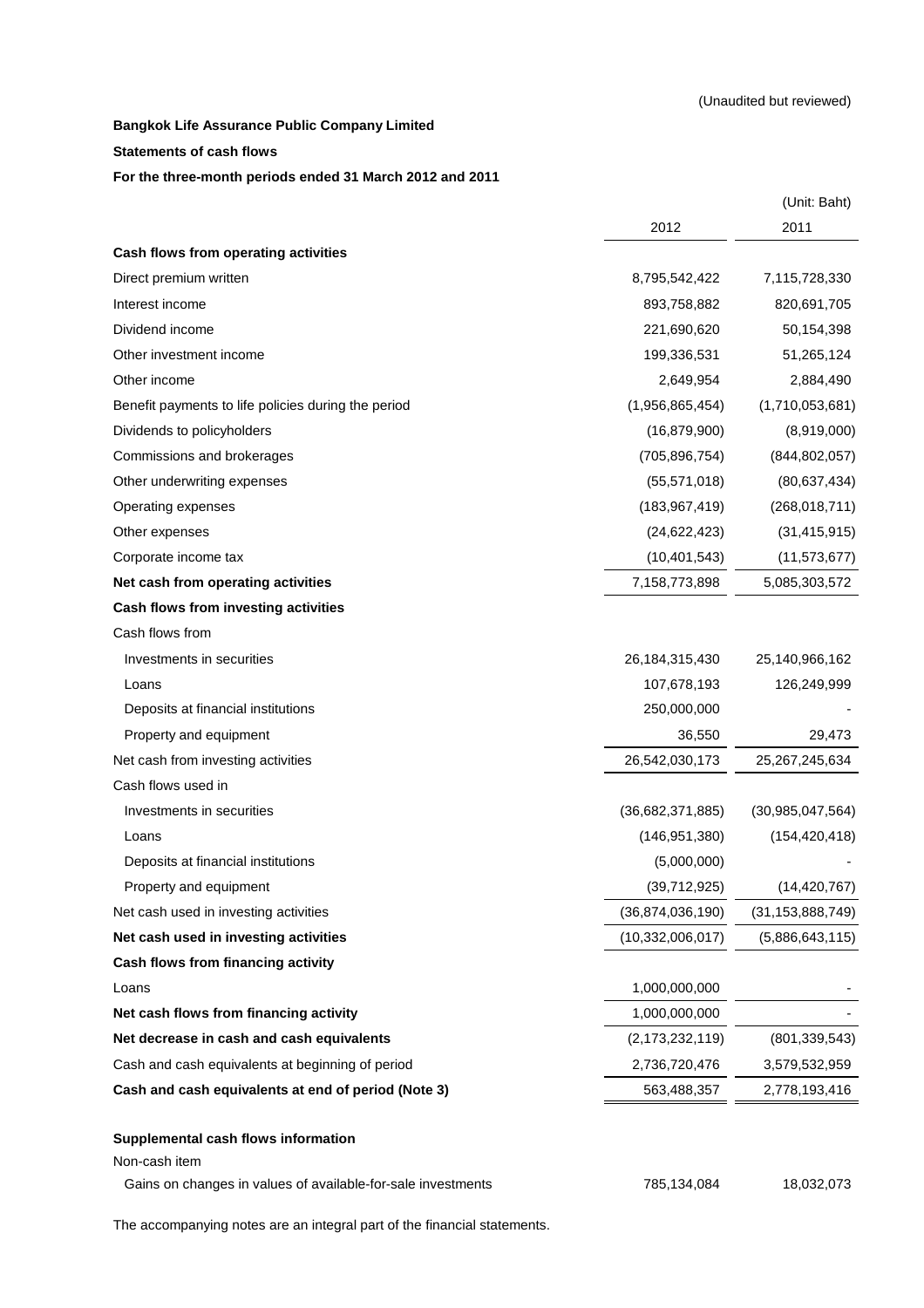#### **Statements of changes in equity**

**For the three-month periods ended 31 March 2012 and 2011**

|                                           |               |                          |               |                          |                |                            |               | (Unit: Baht)   |
|-------------------------------------------|---------------|--------------------------|---------------|--------------------------|----------------|----------------------------|---------------|----------------|
|                                           |               |                          |               |                          |                | Other components of equity |               |                |
|                                           |               |                          |               |                          |                | Other comprehensive incon  | Total other   |                |
|                                           | Issued and    |                          |               | Retained earnings        |                | Surplus on changes         | components of |                |
|                                           | fully paid-up |                          | Appropriated  |                          |                | in value of available-     | shareholders' |                |
|                                           | share capital | Share premium            | Legal reserve | General reserve          | Unappropriated | for-sale investments       | equity        | Total          |
| Balance as at 1 January 2011              | 1,200,000,000 | 2,699,821,268            | 122,000,000   | 400,000,000              | 4,045,990,431  | 2,340,704,225              | 2,340,704,225 | 10,808,515,924 |
| Total comprehensive income for the period |               |                          |               |                          | 987,232,147    | 18,032,073                 | 18,032,073    | 1,005,264,220  |
| Balance as at 31 March 2011               | 1,200,000,000 | 2,699,821,268            | 122,000,000   | 400,000,000              | 5,033,222,578  | 2,358,736,298              | 2,358,736,298 | 11,813,780,144 |
| Balance as at 1 January 2012              | 1,200,000,000 | 2,699,821,268            | 122,000,000   | 400,000,000              | 6,531,692,293  | 2,477,708,155              | 2,477,708,155 | 13,431,221,716 |
| Total comprehensive income for the period |               | $\overline{\phantom{a}}$ |               | $\overline{\phantom{a}}$ | 913,646,065    | 785,134,084                | 785,134,084   | 1,698,780,149  |
| Balance as at 31 March 2012               | 1,200,000,000 | 2,699,821,268            | 122,000,000   | 400,000,000              | 7,445,338,358  | 3,262,842,239              | 3,262,842,239 | 15,130,001,865 |
|                                           |               |                          |               |                          |                |                            |               |                |
|                                           |               |                          |               | $\overline{\phantom{a}}$ | 0              |                            |               | $\mathbf 0$    |

The accompanying notes are an integral part of the financial statements.

(Unaudited but reviewed)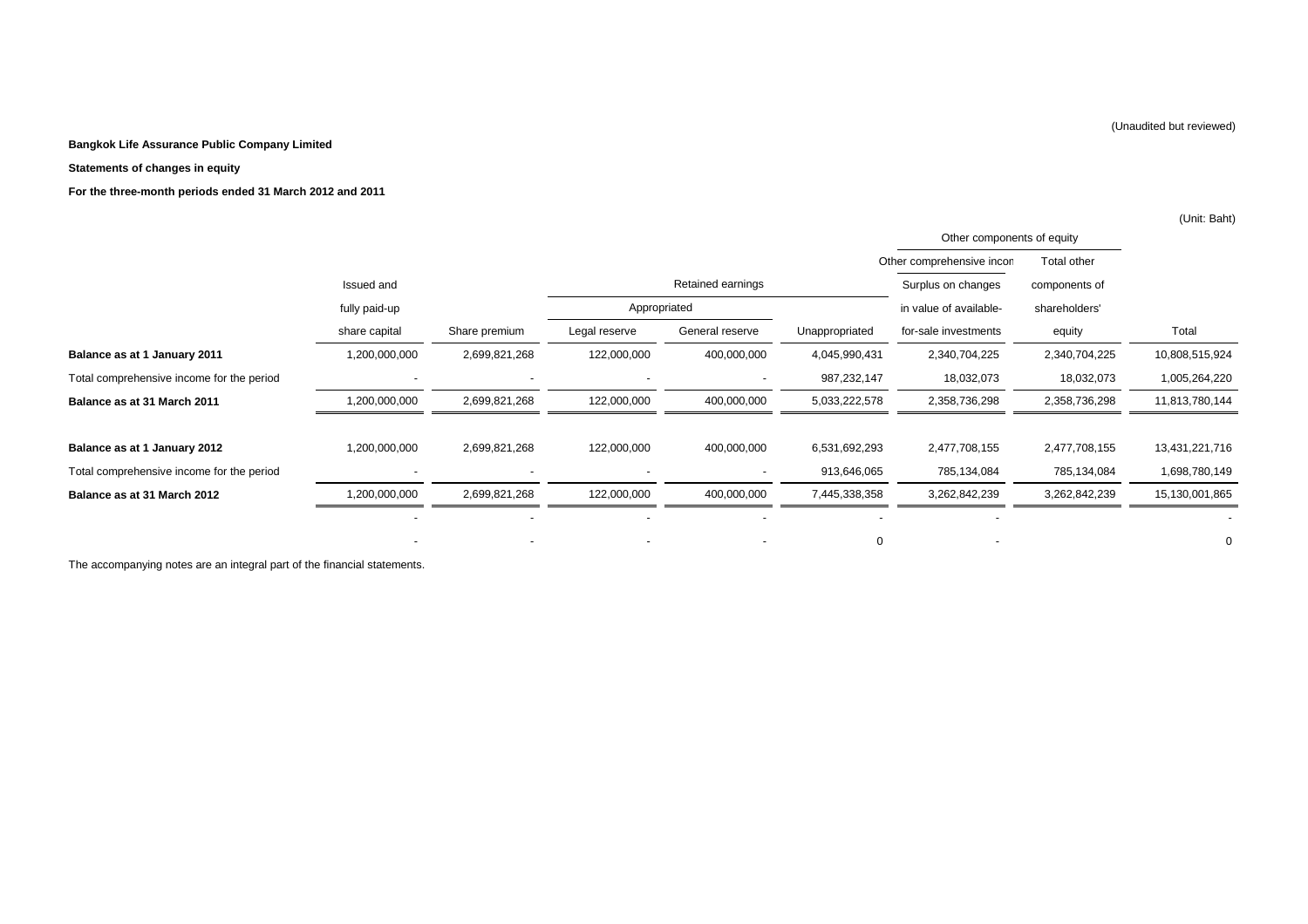# **Bangkok Life Assurance Public Company Limited Notes to interim financial statements For the three-month periods ended 31 March 2012 and 2011**

# **1. General information**

### **1.1 Corporate information**

Bangkok Life Assurance Public Company Limited ("the Company") is a public company incorporated and domiciled in Thailand. Its major shareholder is Nippon Life Insurance Company, which was incorporated in Japan. The Company is principally engaged in the provision of life insurance business. The registered office of the Company is at 23/115-121, Royal City Avenue, Rama 9 Road, Bangkapi, Huaykwang, Bangkok.

# **1.2 Basis of preparation**

These interim financial statements are prepared in accordance with Thai Accounting Standard No. 34 (revised 2009) "Interim Financial Reporting" and the Declaration of the Insurance Commission dated 27 May 2010, with the Company choosing to present condensed interim financial statements. However, the Company has presented the statements of financial position, income, comprehensive income, and changes in equity and cash flows in the same format as that used for the annual financial statements.

. These interim financial statements are intended to provide information additional to that included in the latest annual financial statements. Accordingly, they focus on new activities, events and circumstances so as not to duplicate information previously reported. These interim financial statements should therefore be read in conjunction with the latest annual financial statements.

 The interim financial statements in Thai language are the official statutory financial statements of the Company. The interim financial statements in English language have been translated from the Thai language financial statements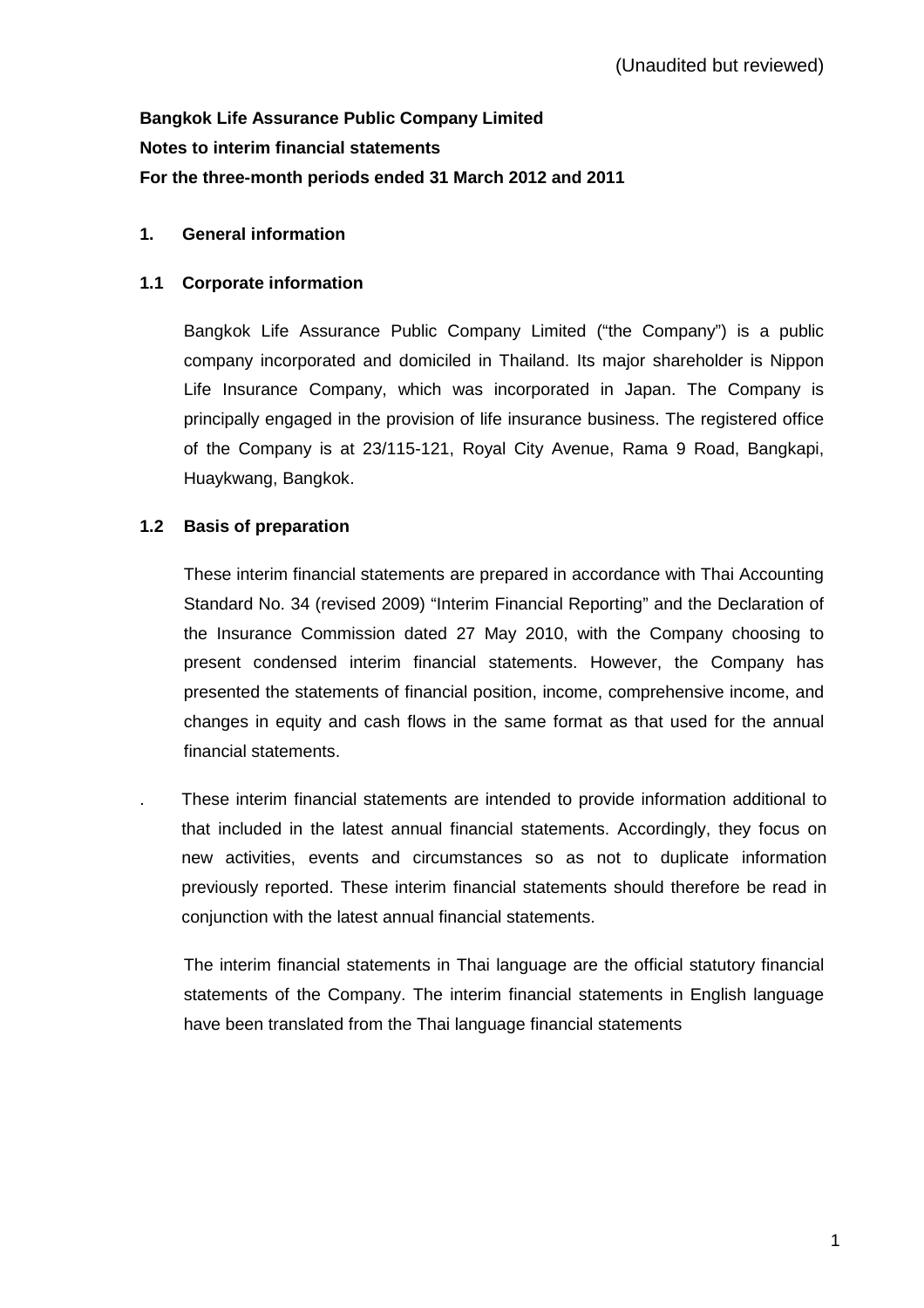# **1.3 Significant accounting policies**

 The interim financial statements have been prepared using the same accounting policies and methods of computation as were used for the financial statements for the year ended 31 December 2011.

### **2. New accounting standards issued during the period and not yet effective**

During the current period, the Federation of Accounting Professions issued the financial reporting standard TFRS 8: Operating Segments, which is effective for fiscal years beginning on or after 1 January 2013.

The Company's management believes that this financial reporting standard will not have any significant impact on the financial statements when it is initially applied.

### **3. Cash and cash equivalents**

|                                                |                 | (Unit: Baht)     |
|------------------------------------------------|-----------------|------------------|
|                                                | 31 March 2012   | 31 December 2011 |
| Cash on hand                                   | 2,260,084       | 5,741,220        |
| Deposits at banks with no fixed maturity date  | 411,228,273     | 710,979,256      |
| Deposits at banks with fixed maturity date     | 1,630,000,000   | 1,875,000,000    |
| Total cash and financial institutions          | 2,043,488,357   | 2,591,720,476    |
| Short-term investment which amounts maturing   |                 |                  |
| within 3 months                                | 150,000,000     | 2.020.000.000    |
| Less: Deposits at banks which amounts maturing |                 |                  |
| in over 3 months                               | (1,630,000,000) | (1,875,000,000)  |
| Cash and cash equivalents                      | 563,488,357     | 2,736,720,476    |
|                                                |                 |                  |

 As at 31 March 2012, interest rates of saving account, fixed account and promissory notes are 0.63% - 6.10% per annum (31 December 2011: 0.75% - 6.10% per annum).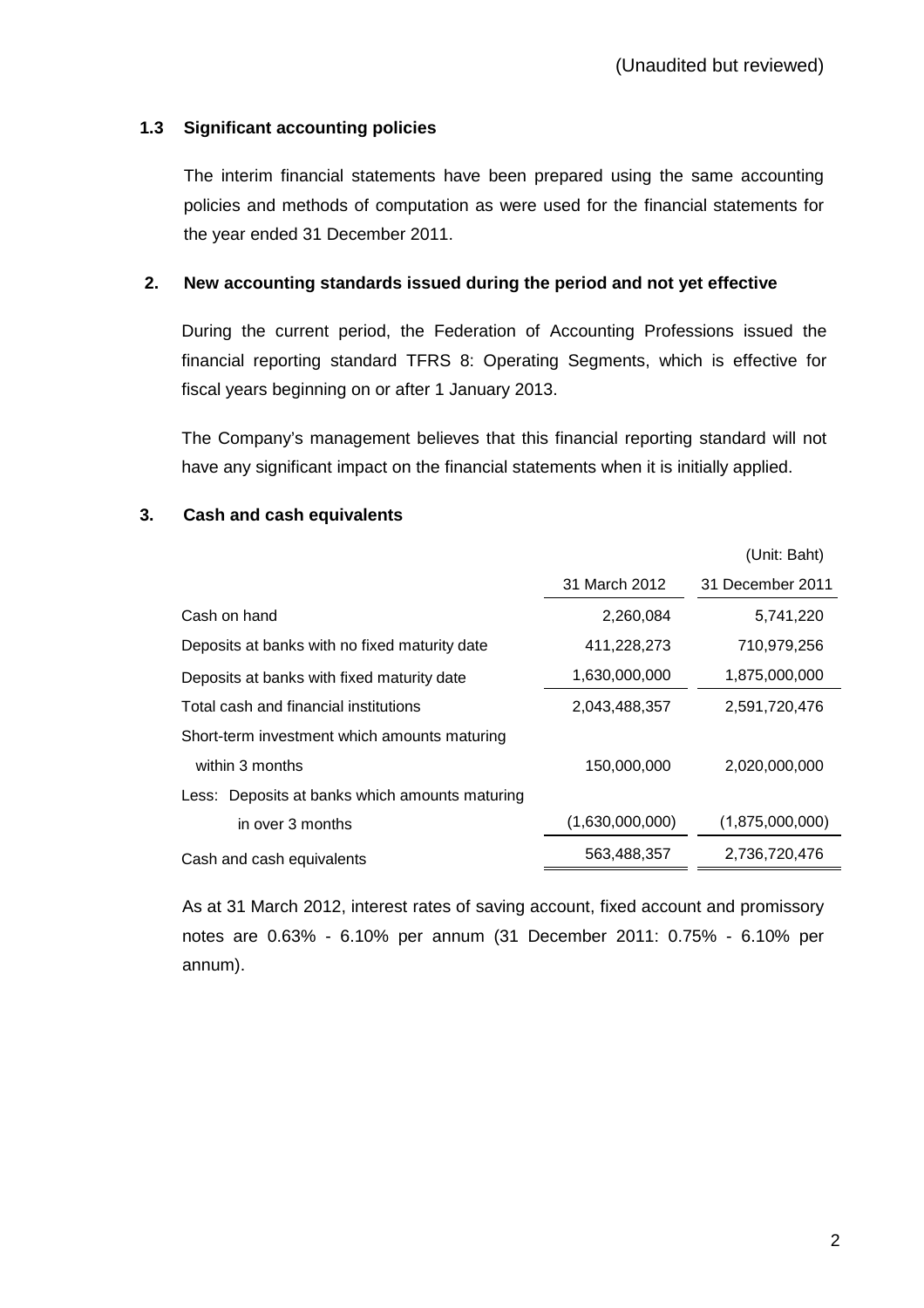#### **4. Premium receivables**

 The balances as at 31 March 2012 and 31 December 2011 of premium receivables are classified by aging from the maturity date under the stipulated credit terms as follows:

|                           |               |                 | (Unit: Baht)  |
|---------------------------|---------------|-----------------|---------------|
|                           |               | 31 March 2012   |               |
|                           | Due from      | Due from agents |               |
|                           | insured       | and brokers     | Total         |
| Not yet due               | 2,206,397,547 | 193,066,872     | 2,399,464,419 |
| Not over 30 days          | 6,117,174     | 38,613,203      | 44,730,377    |
| Over 30 days to 60 days   | 8,130         | 4,584,472       | 4,592,602     |
| Over 60 days to 90 days   |               | 516,468         | 516,468       |
| Over 90 days to 1 year    | 1,192,959     | 1,325,331       | 2,518,290     |
| Over 1 year               | 10,315        | 391,544         | 401,859       |
| Total premium receivables | 2,213,726,125 | 238,497,890     | 2,452,224,015 |

(Unit: Baht)

|                           | 31 December 2011 |                 |               |  |
|---------------------------|------------------|-----------------|---------------|--|
|                           | Due from         | Due from agents |               |  |
|                           | insured          | and brokers     | Total         |  |
| Not yet due               | 2,243,833,205    | 28,594,810      | 2,272,428,015 |  |
| Not over 30 days          | 1,633,290        | 13,826,807      | 15,460,097    |  |
| Over 30 days to 60 days   | 2,678,410        | 3,149,146       | 5,827,556     |  |
| Over 60 days to 90 days   | 1,223,199        | 2,970,963       | 4,194,162     |  |
| Over 90 days to 1 year    | 799,176          | 13,565,635      | 14,364,811    |  |
| Over 1 year               | 10,315           | 362,489         | 372,804       |  |
| Total premium receivables | 2,250,177,595    | 62,469,850      | 2,312,647,445 |  |

 For premium receivables due form agents and brokers, the Company has stipulated credit term. For overdue premium receivables, the Company has the legal process with such agents and brokers.

#### **5. Reinsurance assets**

|                                              |               | (Unit: Baht)     |
|----------------------------------------------|---------------|------------------|
|                                              | 31 March 2012 | 31 December 2011 |
| Insurance reserve refundable from reinsurers | 32,327,847    | 44,362,258       |
| Amounts due from reinsurers                  | 390,475,009   | 287,692,778      |
| Reinsurance assets, net                      | 422,802,856   | 332,055,036      |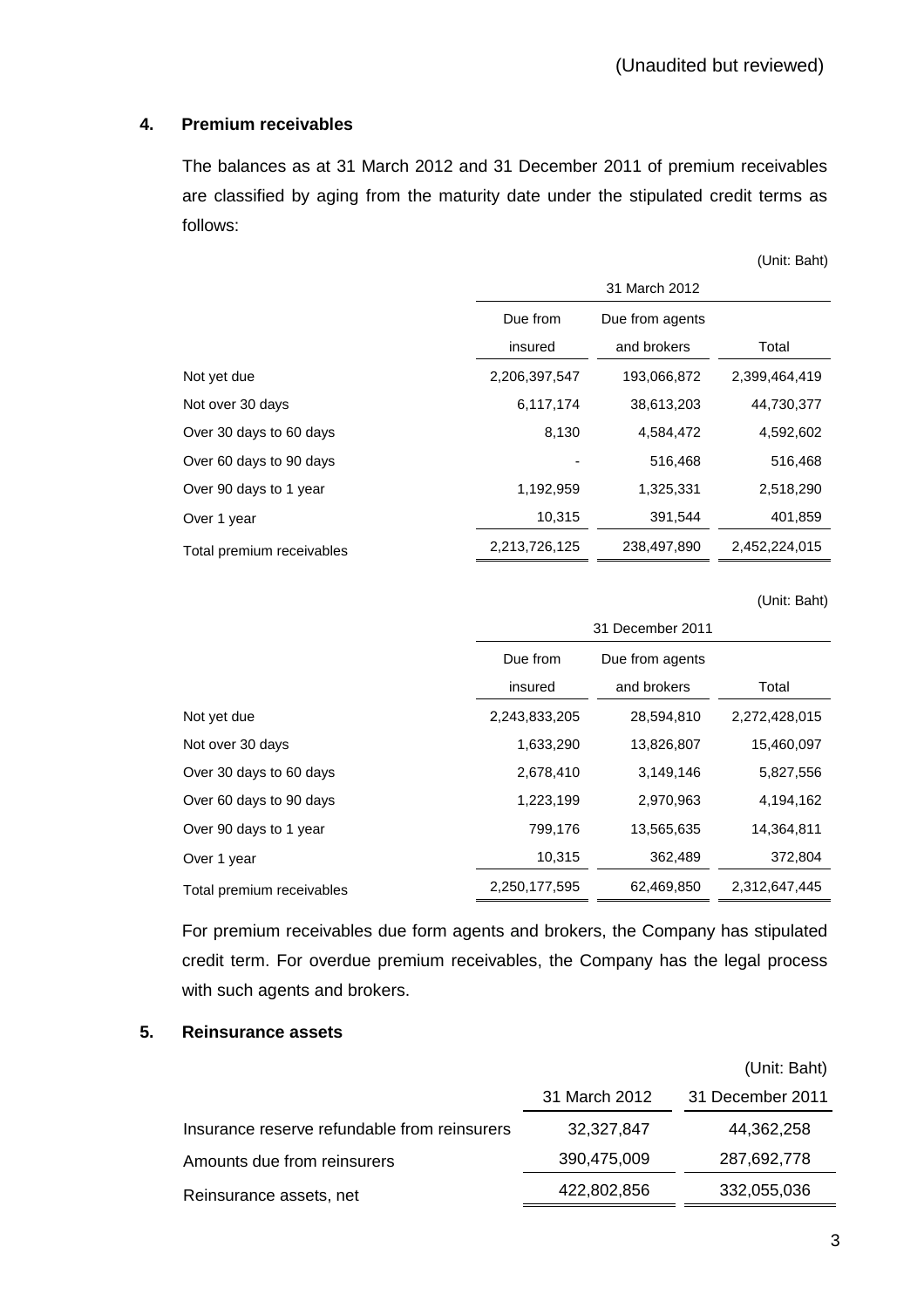The balances as at 31 March 2012 and 31 December 2011 of amounts due from reinsurers are classified by aging as follows:

|                                   |               | (Unit: Baht)     |
|-----------------------------------|---------------|------------------|
|                                   | 31 March 2012 | 31 December 2011 |
| Not yet due                       | 390,475,009   | 287,692,778      |
| Total amounts due from reinsurers | 390,475,009   | 287,692,778      |

### **6. Investments in securities**

|                                           |                |                |                  | (Unit: Baht)   |
|-------------------------------------------|----------------|----------------|------------------|----------------|
|                                           |                | 31 March 2012  | 31 December 2011 |                |
|                                           | Cost/          |                | Cost/            |                |
|                                           | Amortised cost | Fair value     | Amortised cost   | Fair value     |
| <b>Trading investments</b>                |                |                |                  |                |
| Government and state enterprise           |                |                |                  |                |
| securities                                | 578,098,366    | 559,985,755    |                  |                |
| <b>Equity securities</b>                  | 167,662,279    | 181,036,584    | 312,236,412      | 299,019,595    |
| Total                                     | 745,760,645    | 741,022,339    | 312,236,412      | 299,019,595    |
| Less: Unrealised losses                   | (4,738,306)    |                | (13, 216, 817)   |                |
| <b>Total trading investments</b>          | 741,022,339    | 741,022,339    | 299,019,595      | 299,019,595    |
| Available-for-sale investments            |                |                |                  |                |
| Government and state enterprise           |                |                |                  |                |
| securities                                | 3,035,934,047  | 3,154,603,695  | 3,344,214,777    | 3,352,146,912  |
| Private enterprises debt securities       | 50,000,115     | 51,060,431     | 50,000,157       | 51,417,081     |
| <b>Equity securities</b>                  | 5,843,487,694  | 8,787,914,382  | 5,247,888,506    | 7,574,918,105  |
| Unit trusts                               | 1,907,554,064  | 2,072,147,338  | 1,814,664,836    | 1,973,107,798  |
| Foreign unit trusts                       | 546,650,000    | 565,655,634    | 423,350,000      | 407,357,556    |
| Total                                     | 11,383,625,920 | 14,631,381,480 | 10,880,118,276   | 13,358,947,452 |
| Add: Unrealised gains                     | 3,247,755,560  |                | 2,478,829,176    |                |
| Total available-for-sale investments      | 14,631,381,480 | 14,631,381,480 | 13,358,947,452   | 13,358,947,452 |
| Held-to-maturity investments              |                |                |                  |                |
| Government and state enterprise           |                |                |                  |                |
| securities                                | 70,355,197,102 |                | 64,863,202,582   |                |
| Private enterprises debt securities       | 21,599,930,716 |                | 17,860,621,815   |                |
| Foreign debt securities                   | 5,108,161,836  |                | 4,795,515,079    |                |
| Deposits at banks which amounts           |                |                |                  |                |
| maturing in over 3 months                 | 1,630,000,000  |                | 1,875,000,000    |                |
| <b>Total held-to-maturity investments</b> | 98,693,289,654 |                | 89,394,339,476   |                |
| <b>Other investments</b>                  |                |                |                  |                |
| <b>Equity securities</b>                  | 29,587,830     |                | 29,587,830       |                |
| Foreign equity securities                 | 17,074,400     |                |                  |                |
| <b>Total other investments</b>            | 46,662,230     |                | 29,587,830       |                |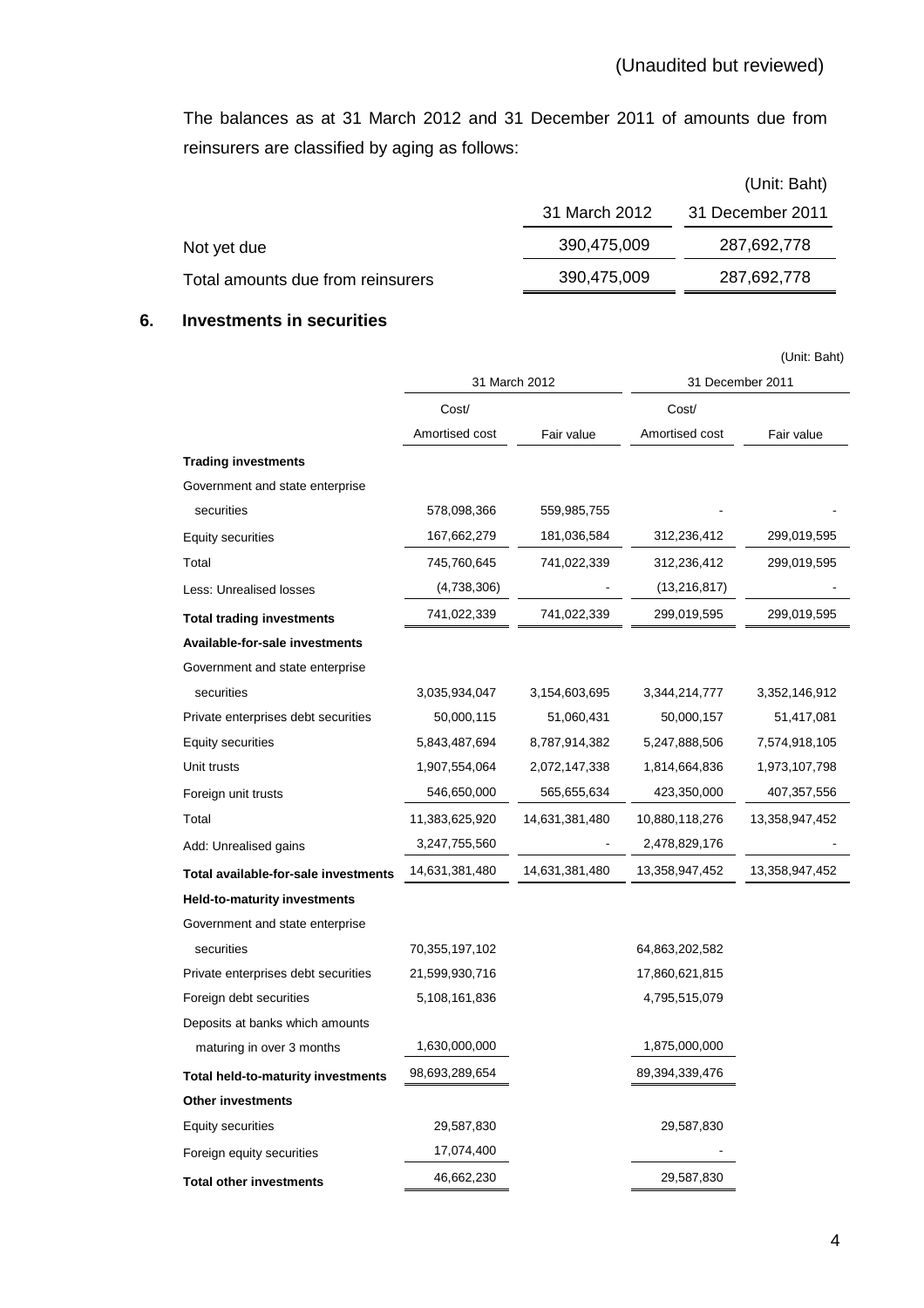Investments in debt securities as at 31 March 2012 and 31 December 2011 will be matured redemption as follows:

|                                             | 31 March 2012      |                |                |                |  |  |
|---------------------------------------------|--------------------|----------------|----------------|----------------|--|--|
|                                             | Period to maturity |                |                |                |  |  |
|                                             | Within 1 year      | $1 - 5$ years  | Over 5 years   | Total          |  |  |
| <b>Trading investments</b>                  |                    |                |                |                |  |  |
| Government and state enterprise securities  |                    |                | 578,098,366    | 578,098,366    |  |  |
| Less: Unrealised losses                     |                    |                | (18, 112, 611) | (18, 112, 611) |  |  |
| <b>Total trading investments</b>            |                    |                | 559,985,755    | 559,985,755    |  |  |
| Available-for-sale investments              |                    |                |                |                |  |  |
| Government and state enterprise securities  |                    | 1,261,916,240  | 1,692,287,028  | 2,954,203,268  |  |  |
| Private enterprises debt securities         | 50,000,115         |                |                | 50,000,115     |  |  |
| Total                                       | 50,000,115         | 1,261,916,240  | 1,692,287,028  | 3,004,203,383  |  |  |
| Add (less): Unrealised gains (losses)       | 1,060,316          | (18, 959, 785) | 14,271,492     | (3,627,977)    |  |  |
| Total available-for-sale debt investments   | 51,060,431         | 1,242,956,455  | 1,706,558,520  | 3,000,575,406  |  |  |
| <b>Held-to-maturity investments</b>         |                    |                |                |                |  |  |
| Government and state enterprise securities  | 832,393,421        | 9,522,653,653  | 60,000,150,028 | 70,355,197,102 |  |  |
| Private enterprises debt securities         | 4,270,000,000      | 3,816,000,000  | 13,513,930,716 | 21,599,930,716 |  |  |
| Foreign debt securities                     |                    | 3,282,168,921  | 1,825,992,915  | 5,108,161,836  |  |  |
| Deposits at banks which amounts maturing in |                    |                |                |                |  |  |
| over 3 months                               | 1,330,000,000      | 300,000,000    |                | 1,630,000,000  |  |  |
| Total held-to-maturity debt investments     | 6,432,393,421      | 16,920,822,574 | 75,340,073,659 | 98,693,289,654 |  |  |

(Unit: Baht)

(Unit: Baht)

|                                             | 31 December 2011   |                |                |                   |  |  |
|---------------------------------------------|--------------------|----------------|----------------|-------------------|--|--|
|                                             | Period to maturity |                |                |                   |  |  |
|                                             | Within 1 year      | $1 - 5$ years  | Over 5 years   | Total             |  |  |
| Available-for-sale investments              |                    |                |                |                   |  |  |
| Government and state enterprise securities  |                    | 1,263,769,233  | 1,694,531,377  | 2,958,300,610     |  |  |
| Private enterprises debt securities         | 50,000,157         |                |                | 50,000,157        |  |  |
| Total                                       | 50,000,157         | 1,263,769,233  | 1,694,531,377  | 3,008,300,767     |  |  |
| Add: Unrealised gains                       | 1,416,923          | 1,910,708      | 65,809,465     | 69,137,096        |  |  |
| Total available-for-sale debt investments   | 51,417,080         | 1,265,679,941  | 1,760,340,842  | 3,077,437,863     |  |  |
| Held-to-maturity debt investments           |                    |                |                |                   |  |  |
| Government and state enterprise securities  | 1,428,831,067      | 7,386,680,543  | 56,047,690,972 | 64,863,202,582    |  |  |
| Private enterprises debt securities         | 4,770,000,000      | 3,756,000,000  | 9,334,621,815  | 17,860,621,815    |  |  |
| Foreign debt securities                     |                    | 2,969,473,362  | 1,826,041,717  | 4,795,515,079     |  |  |
| Deposits at banks which amounts maturing in |                    |                |                |                   |  |  |
| over 3 months                               | 1,575,000,000      | 300,000,000    |                | 1,875,000,000     |  |  |
| Total held-to-maturity debt investments     | 7,773,831,067      | 14,412,153,905 | 67,208,354,504 | 89, 394, 339, 476 |  |  |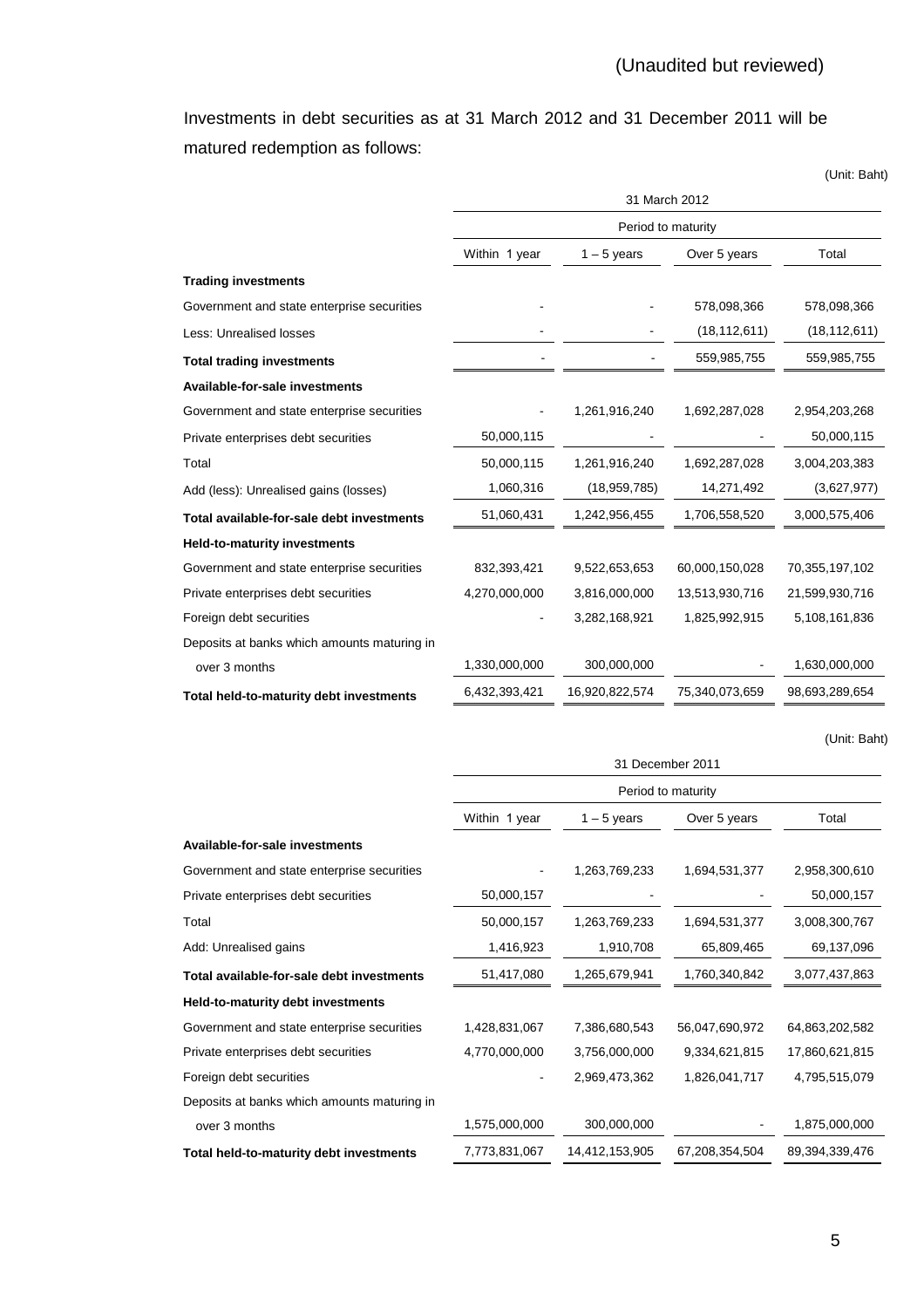As at 31 March 2012, the Company has pledged government and state enterprise bonds as life assurance policy reserve and assets pledged with the Registrar in accordance with the Life Assurance Act as mentioned in Notes 19 and 20.

 As at 31 March 2012, the Company has sales of securities under agreements to repurchase securities (repo) amounting to Baht 1,000 million pledged by government bonds amounting to Baht 964 million (fair value of Baht 1,002 million).

 Detail of investment in promissory notes and bills of exchange which contain embedded derivatives as follows:

- (a) As at 31 March 2012, the Company has investments of Baht 1,500 million (31 December 2011: Baht 1,800 million) in promissory notes and bills of exchange, which have been classified as held-to-maturity investments and are presented at amortised cost. Such notes were issued by local banks and branches of foreign commercial banks, have remaining lives of 8 - 11 years, and contain conditions related to early redemption rights or put options obliging the Company to purchase additional notes released by issuers.
- (b) As at 31 March 2012, the Company has investments of Baht 1,390 million (31 December 2011: Baht 1,330 million) in promissory notes and bills of exchange, which have been classified as held-to-maturity investments and are presented at amortised cost. Such notes were issued by branches of foreign commercial banks, have remaining lives of 4 years, and contain conditions whereby settlement of principal and interest is to be received on the maturity date per the agreement.
- (c) As at 31 March 2012, the Company has investments of Baht 3,600 million (31 December 2011: Baht 600 million) in promissory notes and bills of exchange, which have been classified as held-to-maturity investments and are presented at amortised cost. Such notes were issued by branches of foreign commercial banks, have remaining lives of 8 - 10 years, and contain conditions whereby settlement of interest is to be received based on the rate of return of government bond (CMT Index) or the interest rate of fixed deposit (6mTHBFIX).
- (d) As at 31 March 2012, the Company has investments of Baht 1,400 million (31 December 2011: Baht 900 million) in promissory notes and bills of exchange, which have been classified as held-to-maturity investments and are presented at amortised cost. Such notes were issued by branches of foreign commercial banks, have remaining lives of 8 - 10 years, and contain conditions whereby settlement of principal is based on the credit event.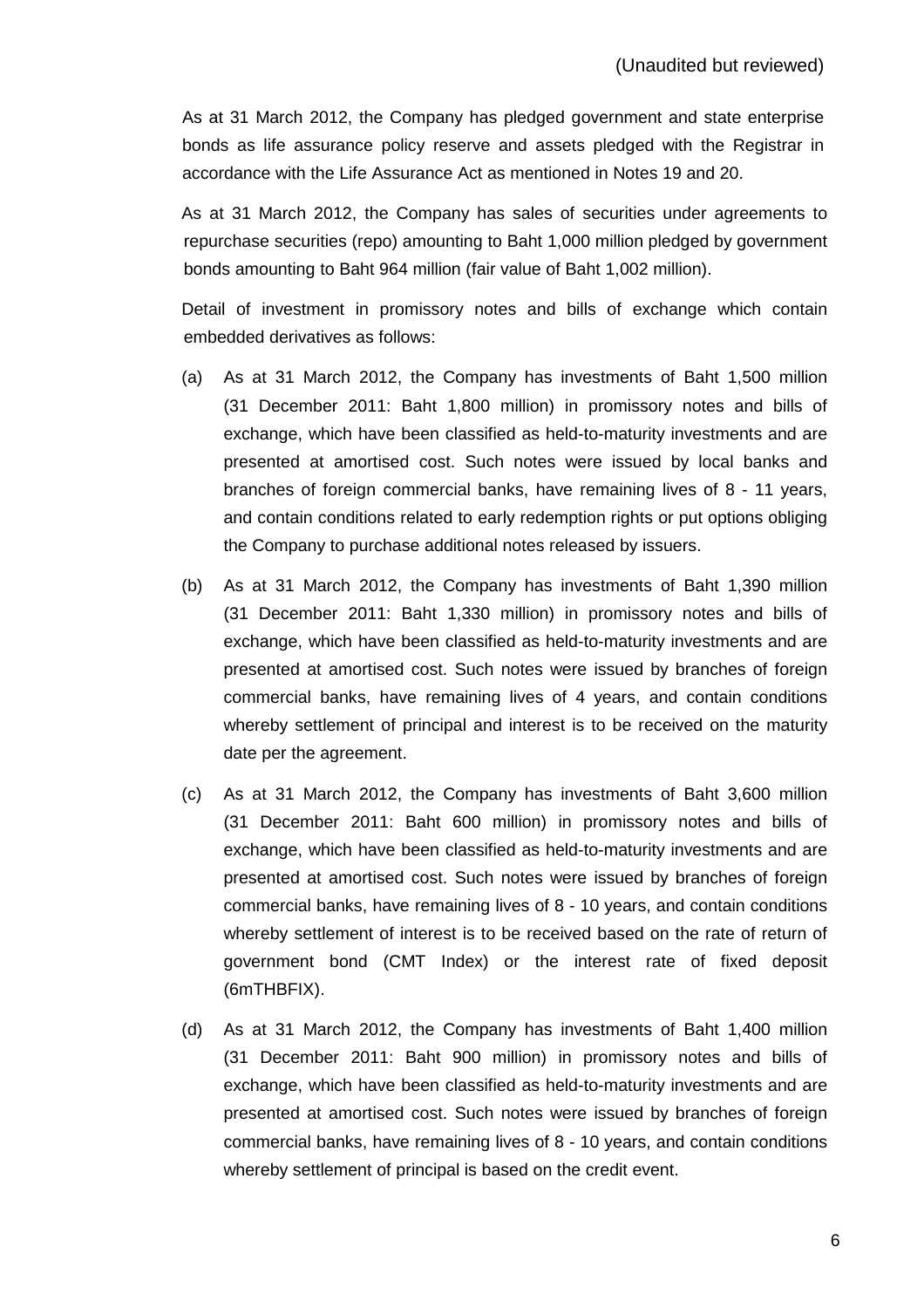The promissory notes and bills of exchange contain embedded derivatives that are not closely related to the host contract instruments, except for structured note as described in (b).

The Company recorded gains (losses) from investments in securities for the threemonth periods ended 31 March 2012 and 2011 by included the following.

|                                                 |               | (Unit: Baht) |
|-------------------------------------------------|---------------|--------------|
|                                                 | 2012          | 2011         |
| Gains on sales of trading securities            | 9,643,078     | 14,602,764   |
| Gains on sales of available-for-sale securities | 175, 122, 757 | 20,609,642   |
| Unrealised gains (losses) on foreign exchange   |               |              |
| contracts                                       | 12,875,000    | (50,000)     |
| Total                                           | 197,640,835   | 35,162,406   |

#### **7. Loans and accrued interest**

 As at 31 March 2012 and 31 December 2011, the balances of loans and accrued interest are aged by principal and accrued interest as follows:

|                                  |               |                          |                |                     | 31 March 2012 |                     |               |                     |               |
|----------------------------------|---------------|--------------------------|----------------|---------------------|---------------|---------------------|---------------|---------------------|---------------|
| Outstanding period               | Policy loans  |                          | Mortgage loans |                     |               | Other loans         |               | Total               |               |
|                                  | Principal     | Accrued<br>interest      | Principal      | Accrued<br>interest | Principal     | Accrued<br>interest | Principal     | Accrued<br>interest | Total         |
| Current                          | 1,986,154,145 | 148,596,492              | 144,072,636    | 36,488              | 19,912,548    |                     | 2,150,139,329 | 148,632,980         | 2,298,772,309 |
| Overdue:                         |               |                          |                |                     |               |                     |               |                     |               |
| Less than 6 months               | $\,$          | $\sim$                   | 944.426        | 4,176               | 5,333         | ٠                   | 949,759       | 4,176               | 953,935       |
| Over 12 months                   |               | ٠                        | 1,247,593      | 79,478              | 109,451       | 3,353               | 1,357,044     | 82,831              | 1,439,875     |
| Total                            | 1,986,154,145 | 148,596,492              | 146,264,655    | 120,142             | 20,027,332    | 3,353               | 2,152,446,132 | 148,719,987         | 2,301,166,119 |
| Less: Allowance for doubtful     |               |                          |                |                     |               |                     |               |                     |               |
| accounts                         |               | $\overline{\phantom{a}}$ | (66, 408)      | (79, 478)           |               | ۰                   | (66, 408)     | (79, 478)           | (145, 886)    |
| Loans and accrued interest - net | 1,986,154,145 | 148,596,492              | 146, 198, 247  | 40,664              | 20,027,332    | 3,353               | 2,152,379,724 | 148,640,509         | 2,301,020,233 |

|                                  |                          |                                |             |                          | 31 December 2011 |          |               |             |               |
|----------------------------------|--------------------------|--------------------------------|-------------|--------------------------|------------------|----------|---------------|-------------|---------------|
| Outstanding period               |                          | Policy loans<br>Mortgage loans |             |                          | Other loans      |          | Total         |             |               |
|                                  |                          | Accrued                        |             | Accrued                  |                  | Accrued  |               | Accrued     |               |
|                                  | Principal                | interest                       | Principal   | interest                 | Principal        | interest | Principal     | interest    | Total         |
| Current                          | 1,939,305,479            | 136,778,194                    | 155,587,371 | 38,546                   | 16,145,621       |          | 2,111,038,471 | 136,816,740 | 2,247,855,211 |
| Overdue:                         |                          |                                |             |                          |                  |          |               |             |               |
| Less than 6 months               | $\overline{\phantom{a}}$ | $\sim$                         | 724,652     | 4,308                    |                  | ٠        | 724,652       | 4,308       | 728,960       |
| $6 - 12$ months                  | $\overline{\phantom{a}}$ | ٠                              | ۰           | $\overline{\phantom{a}}$ | 14,592           |          | 14,592        | ۰           | 14,592        |
| Over 12 months                   |                          | ٠                              | 1,258,520   | 79,478                   | 112,625          | 3,353    | 1,371,145     | 82,831      | 1,453,976     |
| Total                            | 1,939,305,479            | 136,778,194                    | 157,570,543 | 122,332                  | 16,272,838       | 3,353    | 2,113,148,860 | 136,903,879 | 2,250,052,739 |
| Less: Allowance for doubtful     |                          |                                |             |                          |                  |          |               |             |               |
| accounts                         |                          | ۰                              | (66, 408)   | (79, 478)                |                  | ۰        | (66, 408)     | (79, 478)   | (145, 886)    |
| Loans and accrued interest - net | 1,939,305,479            | 136,778,194                    | 157,504,135 | 42,854                   | 16,272,838       | 3,353    | 2,113,082,452 | 136,824,401 | 2,249,906,853 |

(Unit: Baht)

(Unit: Baht)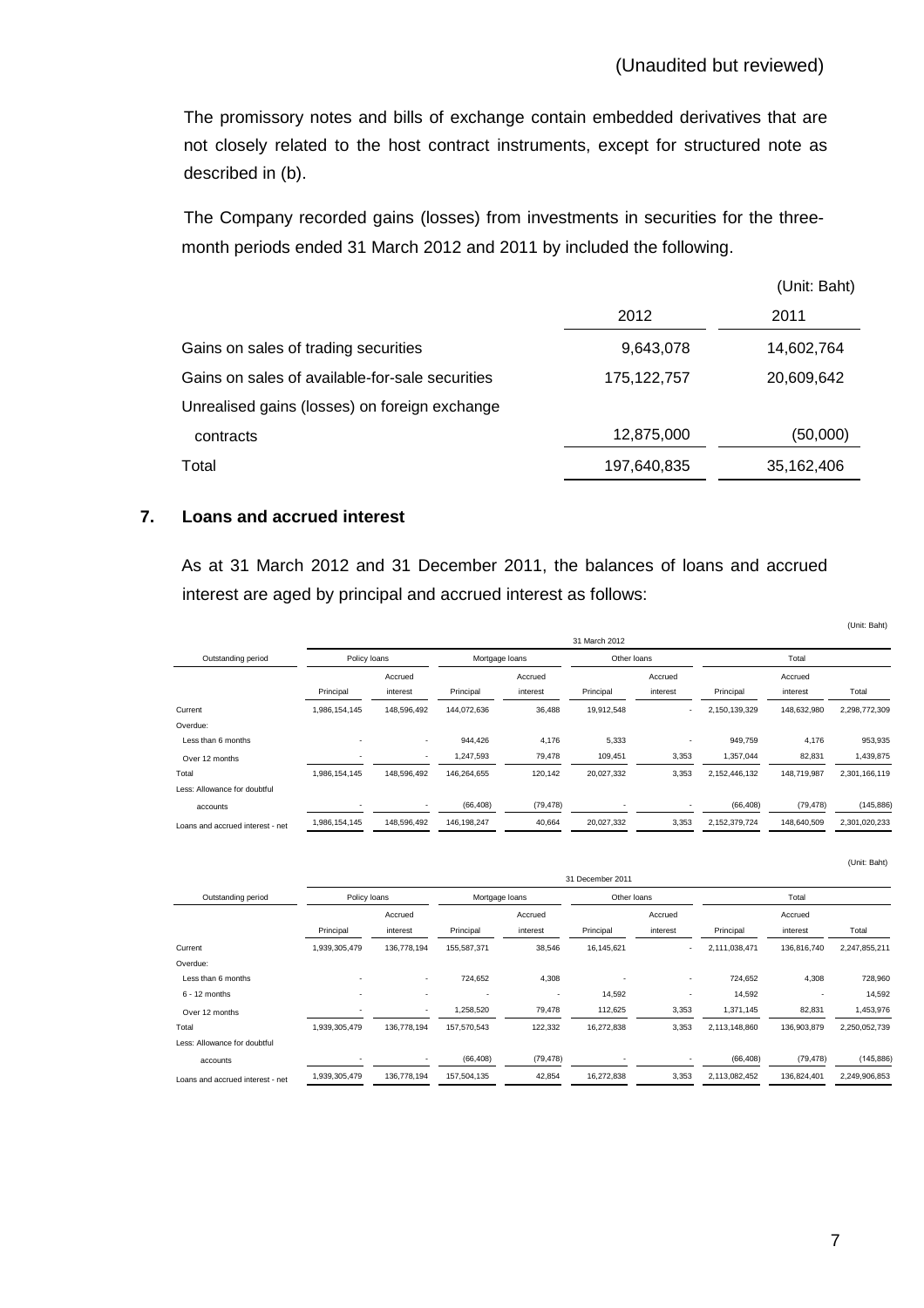Loans provided to employees are in accordance with employee's benefits plan under a credit line of Baht 100,000 or less for personal guarantee loans. In case of secured loans, the credit line is not to exceed 50 times the employee's salary. The interest rates for the loans charge at the rates of 6% and 5% per annum, respectively. As at 31 March 2012, loans to employees and agents totaled Baht 68 million (31 December 2011: Baht 67 million).

### **8. Property and equipment**

|                              |                          |                  |             |                   |                |            |                 | (Unit: Baht)   |
|------------------------------|--------------------------|------------------|-------------|-------------------|----------------|------------|-----------------|----------------|
|                              |                          | <b>Buildings</b> |             | Office furniture, |                |            |                 |                |
|                              |                          | and buildings    |             | fixture and       |                | Properties | Construction in |                |
|                              | Land                     | improvements     | Condominium | equipment         | Motor vehicles | foreclosed | progress        | Total          |
| Net book value as            |                          |                  |             |                   |                |            |                 |                |
| at 31 December 2011          | 72,476,800               | 97,153,930       | 21,673,665  | 103,749,348       | 6,261,501      | 5,100,027  | ٠               | 306,415,271    |
| Additions - at cost          | 24,764,090               | 1,310,294        | ٠           | 7,154,671         | 43,870         | ٠          | 6,440,000       | 39,712,925     |
| Disposals - net book value   | $\overline{\phantom{a}}$ | ٠                | ۰           | (40, 930)         | $\overline{a}$ | ٠          | ٠               | (40, 930)      |
| Depreciation charges for the |                          |                  |             |                   |                |            |                 |                |
| period                       | $\overline{a}$           | (4,962,143)      | (457, 912)  | (11, 910, 053)    | (904, 957)     | (22, 500)  | ٠               | (18, 257, 565) |
| Net book value as            |                          |                  |             |                   |                |            |                 |                |
| at 31 March 2012             | 97,240,890               | 93,502,081       | 21,215,753  | 98,953,036        | 5,400,414      | 5,077,527  | 6,440,000       | 327,829,701    |

#### **9. Other assets**

| 31 March 2012 |                  |
|---------------|------------------|
|               | 31 December 2011 |
| 102,279,308   | 105,235,731      |
| 24,869,243    | 5,651,811        |
| 74,975,040    | 32,565,528       |
| 23,978,283    | 24,770,787       |
| 11,253,366    | 11,384,269       |
| 237, 355, 240 | 179,608,126      |
|               |                  |

#### **10**. **Due to reinsurers**

|  | (Unit: Baht) |
|--|--------------|
|--|--------------|

(Unite: Baht)

|                         | 31 March 2012 | 31 December 2011 |
|-------------------------|---------------|------------------|
| Outward premium payable | 484.277.344   | 266.778.378      |
| Total due to reinsurers | 484,277,344   | 266,778,378      |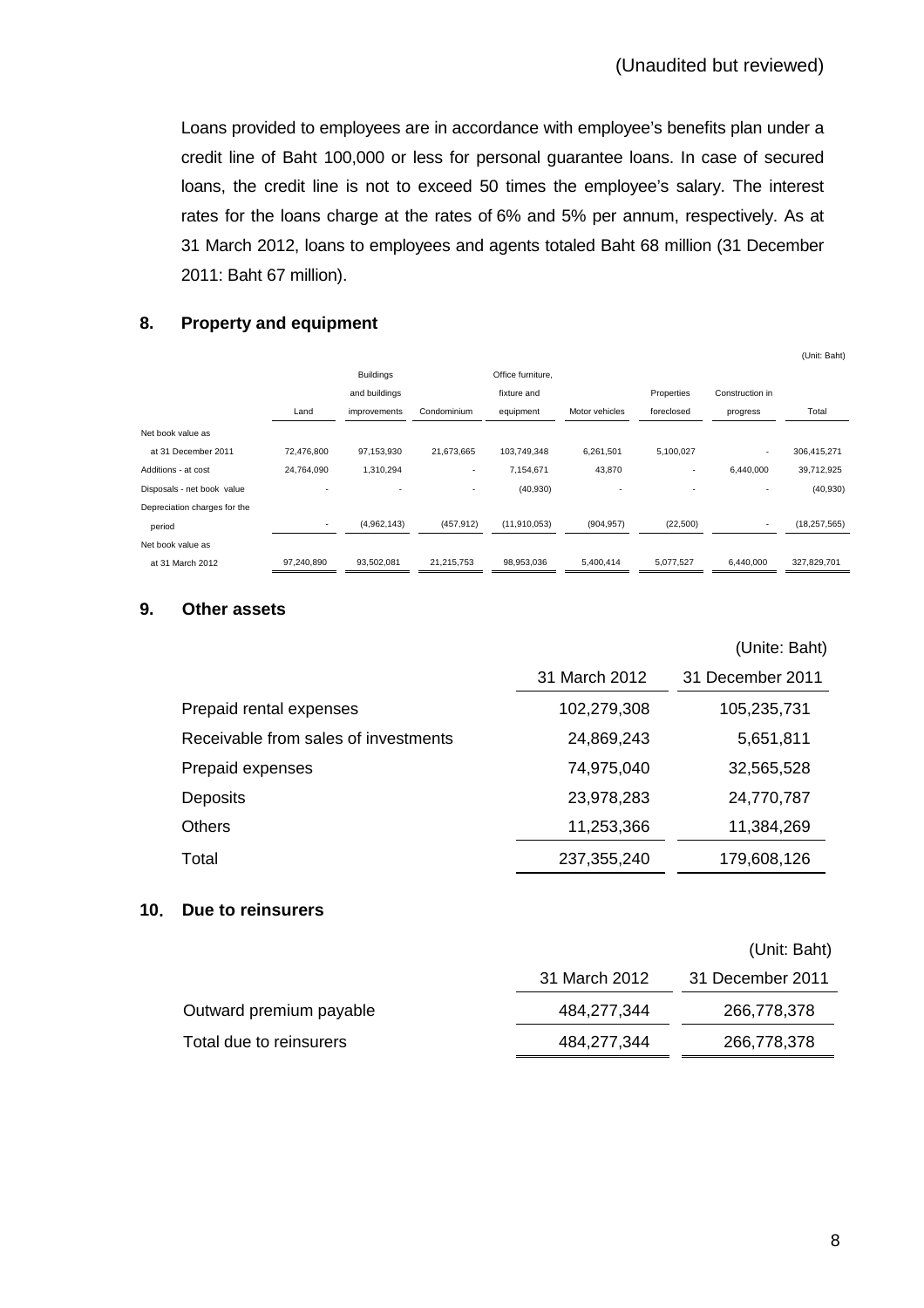# **11. Life policy reserve**

|                                             |                   | (Unit: Baht)     |
|---------------------------------------------|-------------------|------------------|
|                                             | 31 March 2012     | 31 December 2011 |
| Beginning balance                           | 88,386,403,850    | 68,189,797,590   |
| Life policy reserve for premium received    |                   |                  |
| during the period and reserve for           |                   |                  |
| enforced policy benefit and other claims    | 7,310,277,405     | 25.096.628.836   |
| Benefit paid for death, maturity, surrender |                   |                  |
| and other claims                            | (1,555,166,401)   | (4,900,022,576)  |
| Ending balance                              | 94, 141, 514, 854 | 88,386,403,850   |
|                                             |                   |                  |

# **12. Unpaid policy benefits**

|                  |               | (Unit: Baht)     |
|------------------|---------------|------------------|
|                  | 31 March 2012 | 31 December 2011 |
| Death benefit    | 80,724,268    | 81,726,023       |
| Maturity payment | 2,712,106     | 862,107          |
| Total            | 83,436,374    | 82,588,130       |

# **13. Loss reserves and outstanding claims**

|                                          |               | (Unit: Baht)     |
|------------------------------------------|---------------|------------------|
|                                          | 31 March 2012 | 31 December 2011 |
| Beginning balance                        | 333,830,276   | 320,619,427      |
| Claims and loss adjustment expenses for  |               |                  |
| the period                               | 466,870,933   | 1,799,686,133    |
| Claims and loss adjustment expenses paid |               |                  |
| during the period                        | (498,667,854) | (1,786,475,284)  |
| Ending balance                           | 302,033,355   | 333,830,276      |
|                                          |               |                  |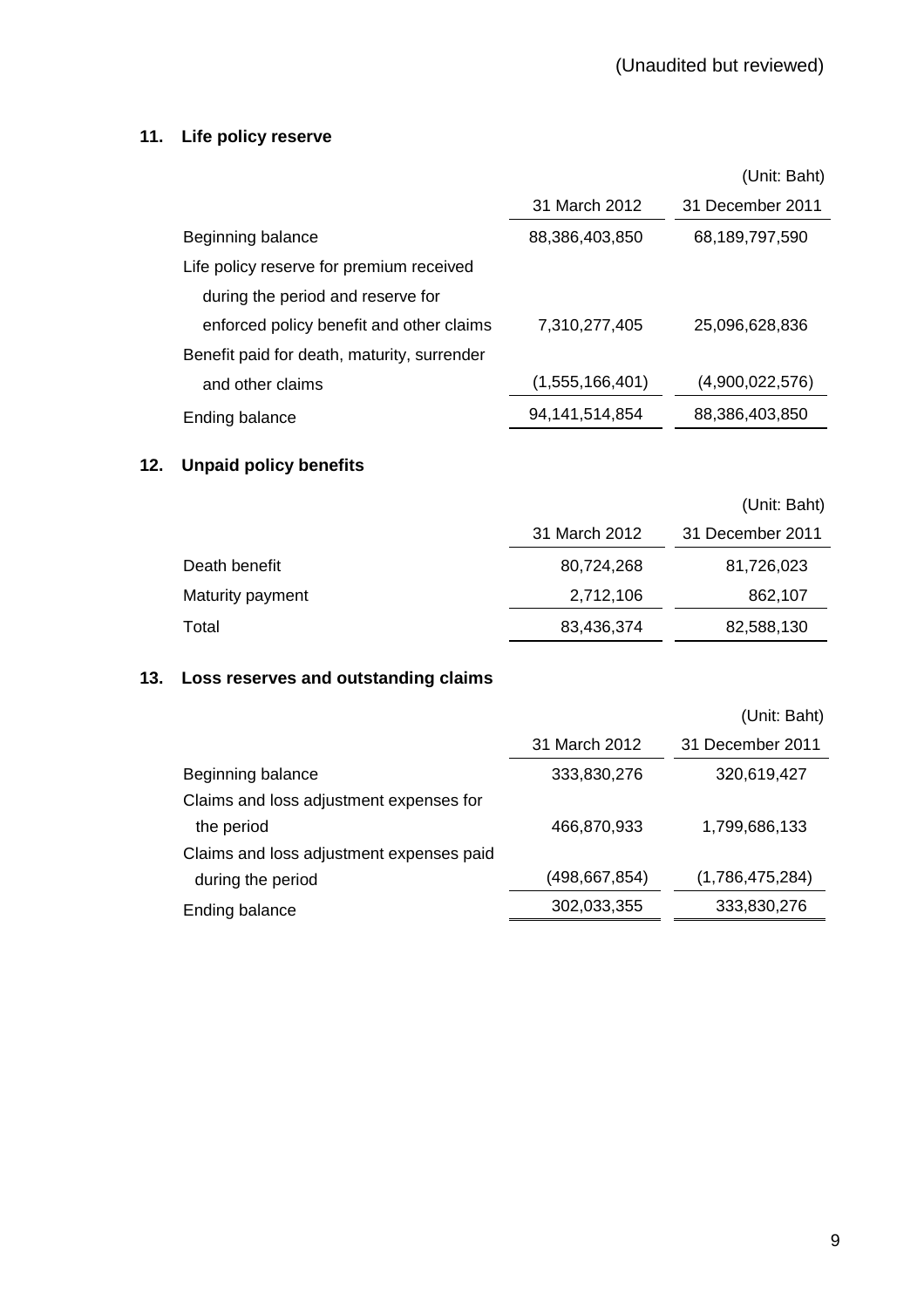#### **14. Premium reserve**

# **14.1 Unearned premium reserve**

|                                       |                 | (Unit: Baht)     |
|---------------------------------------|-----------------|------------------|
|                                       | 31 March 2012   | 31 December 2011 |
| Beginning balance                     | 1,085,196,967   | 1,013,363,551    |
| Premium written for the period        | 742,797,150     | 2,712,992,417    |
| Premium earned for the current period | (772, 046, 154) | (2,641,159,001)  |
| Ending balance                        | 1,055,947,963   | 1,085,196,967    |

# **14.2 Unexpired risk reserve**

|                            |                | (Unit: Baht)     |
|----------------------------|----------------|------------------|
|                            | 31 March 2012  | 31 December 2011 |
| Beginning balance          | 759,637,877    | 780,289,934      |
| Decrease during the period | (20, 474, 303) | (20,652,057)     |
| Ending balance             | 739,163,574    | 759,637,877      |

# **15. Other liabilities**

|                                           |               | (Unit: Baht)     |
|-------------------------------------------|---------------|------------------|
|                                           | 31 March 2012 | 31 December 2011 |
| Accrued commission expenses               | 476,502,596   | 420,500,352      |
| Accrued expenses                          | 237,250,015   | 138,228,344      |
| Withholding tax payable                   | 29,363,816    | 21,413,594       |
| Premium received for policies not yet     |               |                  |
| approved                                  | 264,431,652   | 72,012,505       |
| Amounts received awaiting transfer        | 242,355,521   | 95,778,232       |
| Unpaid benefits to life policies exempted |               |                  |
| premium                                   | 96,393,638    | 95,767,729       |
| Forward contracts payables                | 49,645,300    | 56,231,300       |
| Payable from purchases of investments     | 1,036,915     | 72,303,102       |
| <b>Others</b>                             | 62,185,580    | 76,626,246       |
| Total                                     | 1,459,165,033 | 1,048,861,404    |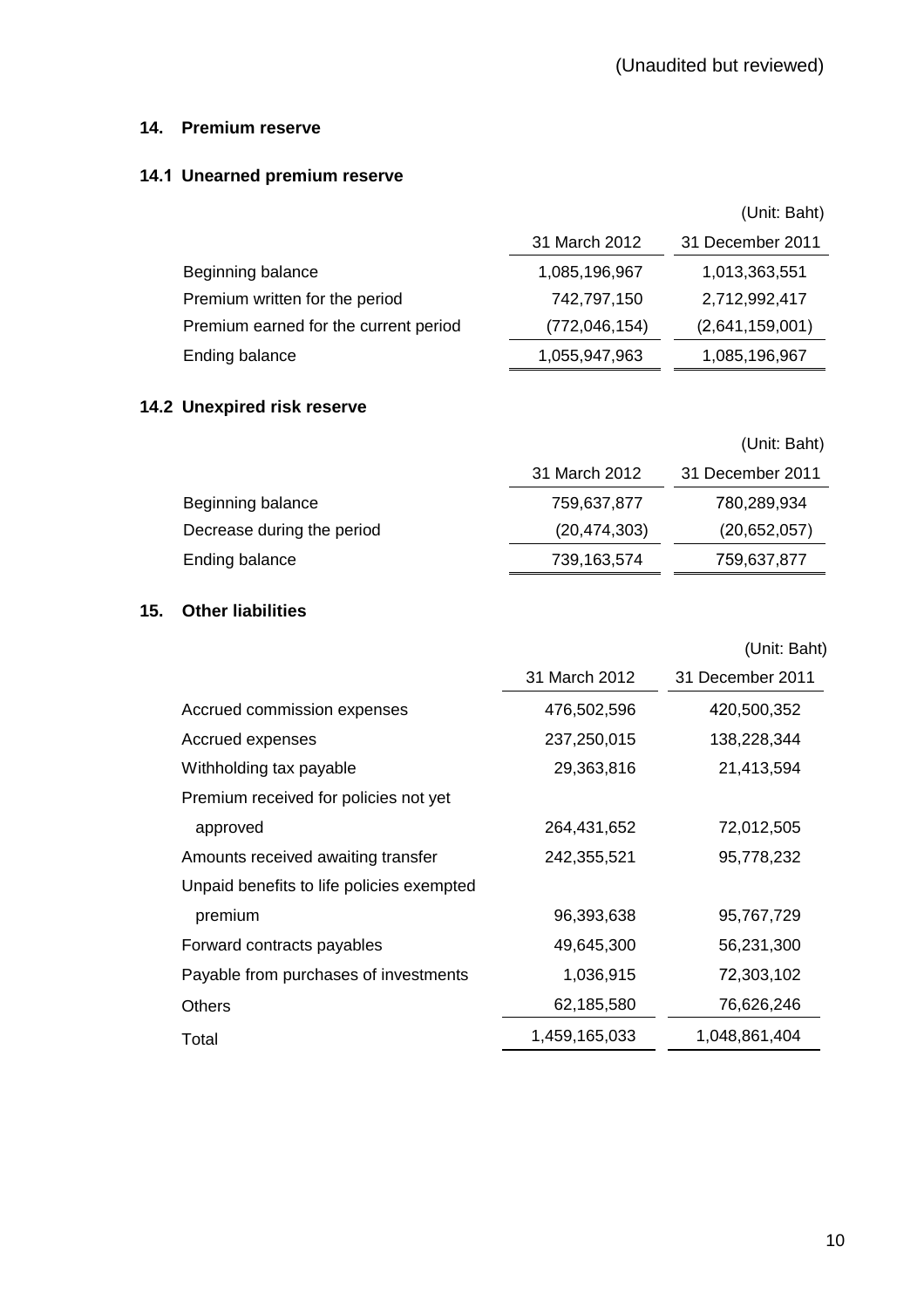### **16. Underwriting information reported by insurance categories**

 Underwriting information classified by insurance categories for the three-month period ended 31 March 2012 is as follows:

|                                                                   |                  |                   | (Unit: Baht)    |
|-------------------------------------------------------------------|------------------|-------------------|-----------------|
|                                                                   | Traditional      |                   |                 |
|                                                                   | products -       |                   |                 |
|                                                                   | no participating |                   |                 |
|                                                                   | dividend         | Personal accident | Total           |
| <b>Underwriting income</b>                                        |                  |                   |                 |
| Premium written                                                   | 8,981,690,690    | 11,282,501        | 8,992,973,191   |
| Less: Premium ceded                                               | (219, 222, 249)  |                   | (219, 222, 249) |
| Net premium written                                               | 8,762,468,441    | 11,282,501        | 8,773,750,942   |
| Add: Unearned premium reserve                                     | 29,079,301       | 169,703           | 29,249,004      |
| <b>Total underwriting income</b>                                  | 8,791,547,742    | 11,452,204        | 8,802,999,946   |
| <b>Underwriting expenses</b>                                      |                  |                   |                 |
| Life policy reserve increase from prior period                    | 5,755,111,004    |                   | 5,755,111,004   |
| Benefit payments to life policies and benefit adjustment expenses | 1,660,912,410    |                   | 1,660,912,410   |
| Claims and losses adjustment expenses                             | 350,742,739      | 1,425,483         | 352,168,222     |
| Commissions and brokerage expenses                                | 761,657,530      | 241,467           | 761,898,997     |
| Sales promotion expenses                                          | 162,252,344      | 211,356           | 162,463,700     |
| Other underwriting expenses                                       | 5,676,846        | 7,395             | 5,684,241       |
| <b>Total underwriting expenses</b>                                | 8,696,352,873    | 1,885,701         | 8,698,238,574   |

 Underwriting information classified by insurance categories for the three-month period ended 31 March 2011 is as follows:

|                                                                   |                  |                   | (Unit: Baht)    |
|-------------------------------------------------------------------|------------------|-------------------|-----------------|
|                                                                   | Traditional      |                   |                 |
|                                                                   | products -       |                   |                 |
|                                                                   | no participating |                   |                 |
|                                                                   | dividend         | Personal accident | Total           |
| <b>Underwriting income</b>                                        |                  |                   |                 |
| Premium written                                                   | 8,007,855,908    | 11,706,760        | 8,019,562,668   |
| Less: Premium ceded                                               | (137, 828, 922)  | (443, 184)        | (138, 272, 106) |
| Net premium written                                               | 7,870,026,986    | 11,263,576        | 7,881,290,562   |
| Add (less): Unearned premium reserve                              | (20, 672, 982)   | 559,689           | (20, 113, 293)  |
| <b>Total underwriting income</b>                                  | 7,849,354,004    | 11,823,265        | 7,861,177,269   |
| <b>Underwriting expenses</b>                                      |                  |                   |                 |
| Life policy reserve increase from prior period                    | 4,743,251,471    |                   | 4,743,251,471   |
| Benefit payments to life policies and benefit adjustment expenses | 1,454,808,742    |                   | 1,454,808,742   |
| Losses and losses adjustment expenses                             | 363,219,973      | 498,994           | 363,718,967     |
| Commissions and brokerage expenses                                | 736,323,489      | 162,100           | 736,485,589     |
| Sales promotion expenses                                          | 84,846,415       | 127,802           | 84,974,217      |
| Other underwriting expenses                                       | 4,543,957        | 6,844             | 4,550,801       |
| <b>Total underwriting expenses</b>                                | 7,386,994,047    | 795,740           | 7,387,789,787   |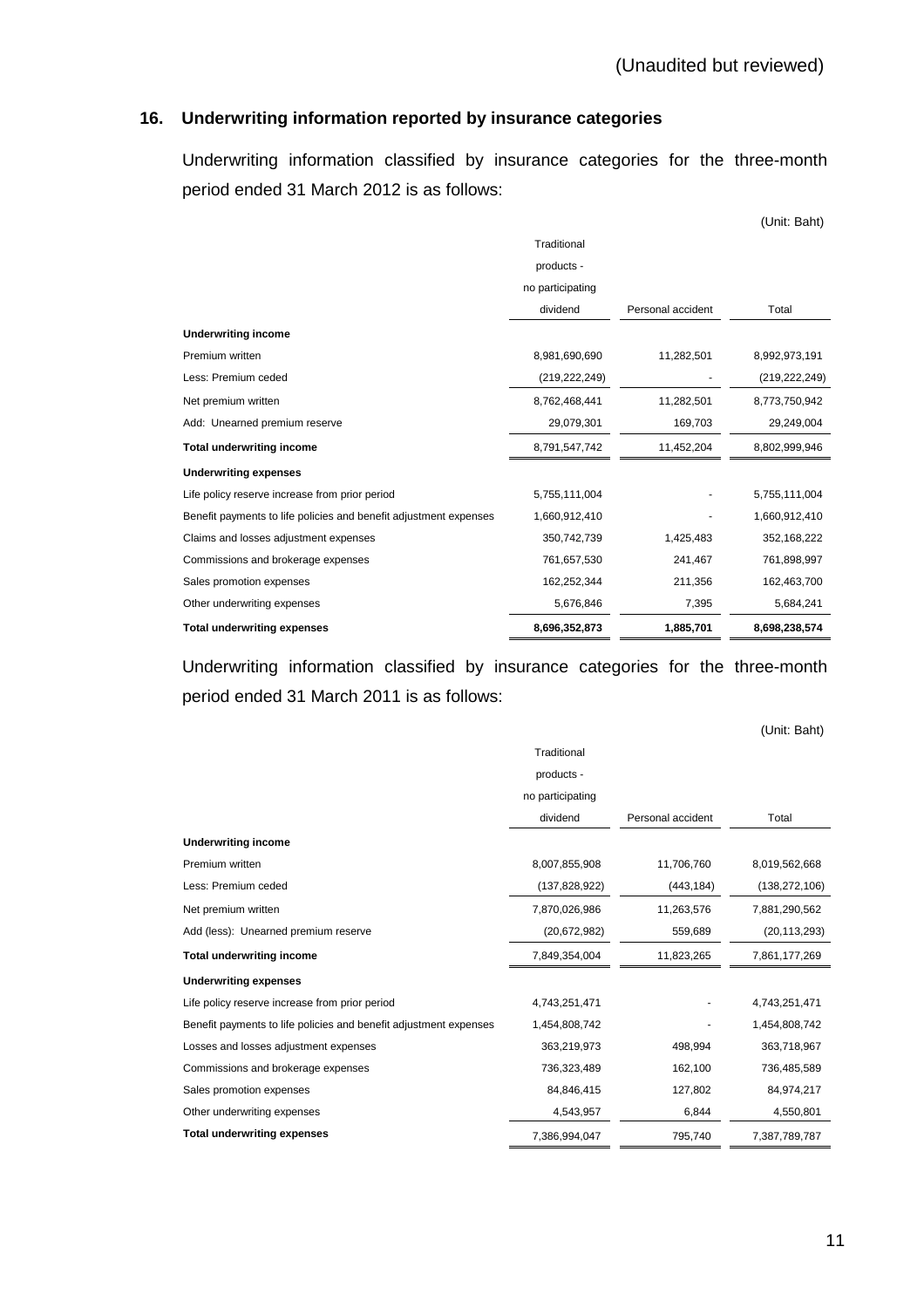# **17. Operating expenses**

(Unit: Baht)

|                                             | For the three-month<br>periods ended 31 March |             |  |
|---------------------------------------------|-----------------------------------------------|-------------|--|
|                                             | 2012<br>2011                                  |             |  |
| Personal expenses which is not expenses for |                                               |             |  |
| underwriting and claims                     | 166,654,863                                   | 152,798,208 |  |
| Premises and equipment expenses which is    |                                               |             |  |
| not expenses for underwriting               | 37,461,337                                    | 36,934,244  |  |
| Taxes and duties                            | 24,264,927                                    | 26,862,351  |  |
| Other operating expenses                    | 90,773,067                                    | 76,293,281  |  |
| Total operating expenses                    | 319, 154, 194                                 | 292,888,084 |  |

# **18. Related party transactions**

 In considering each possible related party relationship, attention is directed to the substance of the relationship, and not merely the legal form.

 The relationship between the Company and its related parties are summarised below.

| Name of related parties           | Type of business     | Relationship with the Company           |
|-----------------------------------|----------------------|-----------------------------------------|
| Bangkok Bank Pcl.                 | <b>Banking</b>       | Shareholding and related by way of      |
|                                   |                      | common directors                        |
| Bangkok Insurance Pcl.            | Insurance            | Shareholding and related by way of      |
|                                   |                      | common directors                        |
| Thai Reinsurance Pcl.             | Insurance            | Related by way of common directors      |
| Thaire Life Assurance Co., Ltd.   | Life assurance       | Subsidiary of Thai Reinsurance Pcl.     |
| Sorachai Vivatn Co., Ltd.         | Property development | Related by way of common directors      |
| Bumrungrad Hospital Pcl.          | Health care services | Related by way of common directors and  |
|                                   |                      | shareholders                            |
| The Phyathai 1 Hospital Co., Ltd. | Health care services | Related by way of common directors      |
| The Phyathai 2 Hospital Co., Ltd. | Health care services | Related by way of common directors      |
| The Phyathai 3 Hospital Co., Ltd. | Health care services | Related by way of common directors      |
| Rajburi Sugar Co., Ltd.           | Industry             | Related by way of common directors      |
| Narai Ruamphiphat Co., Ltd.       | Property development | Holding by an individual related to the |
|                                   |                      | major shareholder of the Company        |
| Bangkok Business Building (1987)  | Rental of assets     | Related by way of common directors and  |
| Co., Ltd.                         |                      | shareholders                            |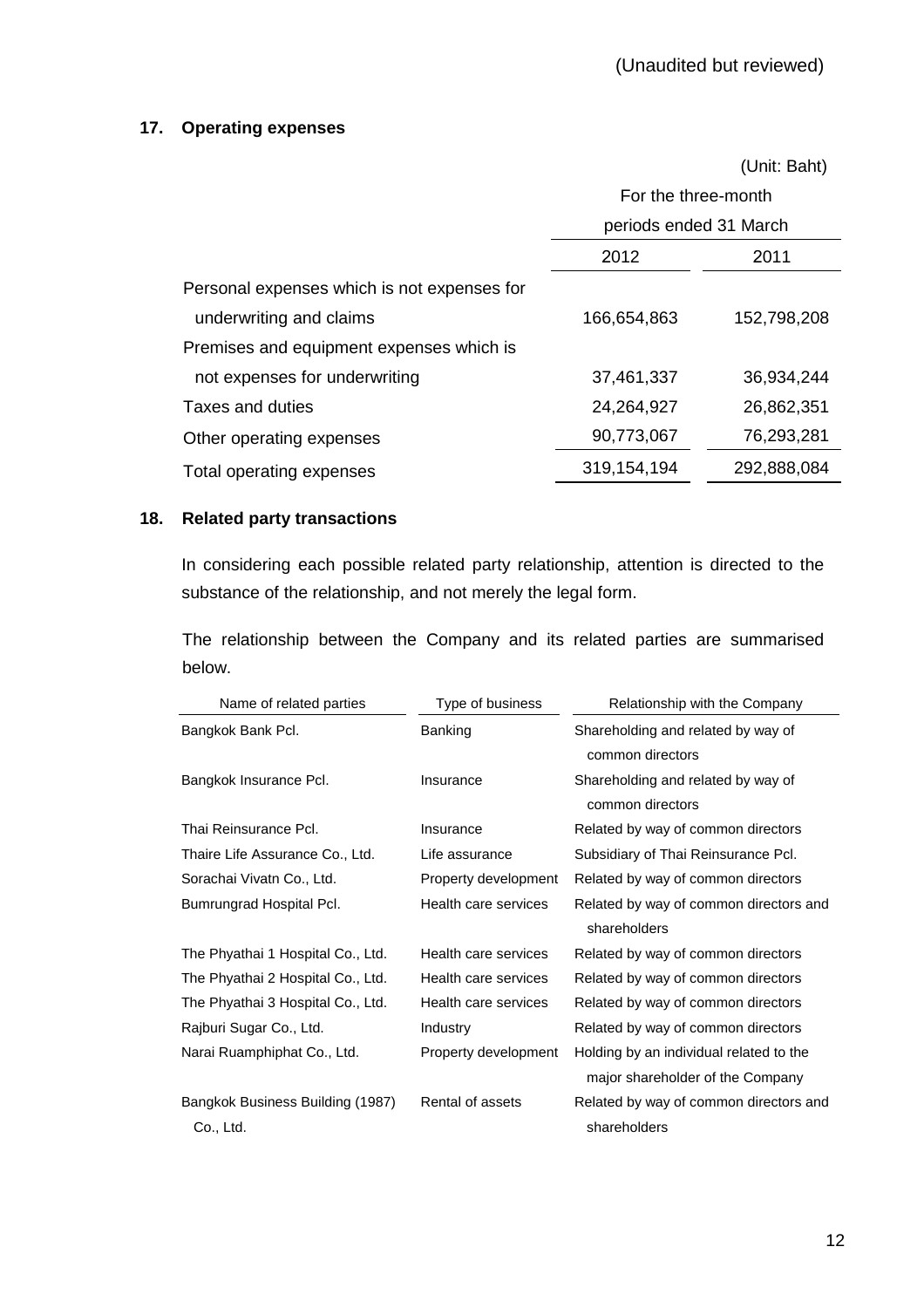# (Unaudited but reviewed)

| Name of related parties                 | Type of business     | Relationship with the Company           |
|-----------------------------------------|----------------------|-----------------------------------------|
| Tris Corporation Ltd.                   | <b>Services</b>      | Shareholding and related by way of      |
|                                         |                      | common directors                        |
| Union Textile Industries Pcl.           | Industry             | Related by way of common shareholders   |
| Charoen Pokphand Foods Pcl.             | Agriculture          | Related by way of common directors      |
| <b>TICON Industrial Connection Pcl.</b> | Property development | Holding by an individual related to the |
|                                         |                      | major shareholder of the Company        |
| Indorama Polymers Pcl.                  | Petrochemical        | Related by way of common directors      |
| Asia warehouse Co., Ltd.                | Rental of assets     | Holding by the major shareholder of the |
|                                         |                      | Company                                 |
| Ex-chai Distribution System Co., Ltd.   | Commercial           | Related by way of common directors      |
| BBL Asset Management Co., Ltd.          | Asset management     | Related by way of common directors and  |
|                                         |                      | shareholders                            |
| <b>Bualuang Securities Pcl.</b>         | <b>Securities</b>    | Subsidiary of the major shareholder     |
|                                         |                      | of the Company                          |
| Asia Insurance Company Limited          | Insurance            | Related by way of common directors      |

During the three-month periods ended 31 March 2012 and 2011, the Company had significant business transactions with its related parties. Such transactions, which have been concluded on commercial terms and bases agreed upon in the ordinary course business between the Company and those parties are as follows:

(Unit: Baht)

|                        | 2012        | 2011        | Pricing policy                                 |
|------------------------|-------------|-------------|------------------------------------------------|
| Premium written        | 1,626,483   | 342,005     | Normal commercial terms for underwriting       |
| Premium cede           | 57,738,960  | 7,765,808   | Normal Commercial terms for reinsurance        |
|                        |             |             | depending on type of insurance and             |
|                        |             |             | reinsurance contract                           |
| Claim recoverable from | 22,625,960  | 4,098,321   | At a mutually agreed percentage of reinsurance |
| reinsure               |             |             | premium                                        |
| Commission and         | 359,221,852 | 374,416,391 | At a mutually agreed percentage of premium     |
| brokerage              |             |             | written                                        |
| Claim payment and      | 14,090,284  | 17,636,822  | Normal commercial terms for underwriting       |
| diagnose charge        |             |             |                                                |
| Interest income -      | 21,152,009  | 13,254,751  | Same rates as those offered by financial       |
| deposits at banks,     |             |             | institutions and related companies to general  |
| promissory notes and   |             |             | customers                                      |
| debentures             |             |             |                                                |
| Interest income -      | 1,226,759   | 1,455,305   | Same rates as the Company charged to general   |
| mortgage loans         |             |             | borrowers who mortgage assets as collateral    |
| Dividend income        | 29,107,247  | 33,424,337  | The declared amount                            |
| Bank charges           | 20,130,161  | 15,813,264  | Same rates as those charged by financial       |
|                        |             |             | institutions and related companies to general  |
|                        |             |             | customers                                      |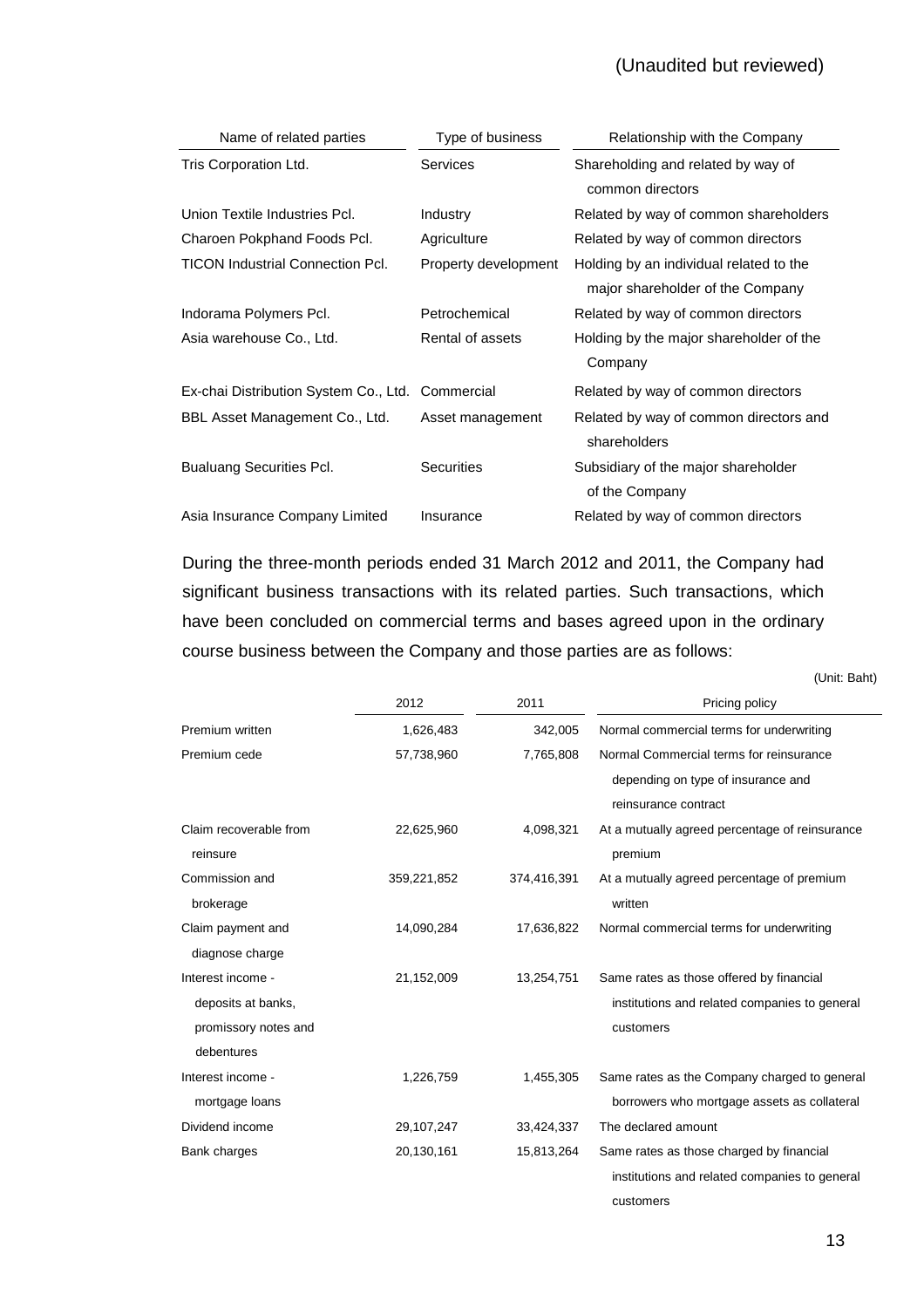# (Unaudited but reviewed)

(Unit: Baht)

|                       | 2012       | 2011       | Pricing policy                           |
|-----------------------|------------|------------|------------------------------------------|
| Insurance premium     | 225,230    | 303,278    | Normal commercial terms for underwriting |
| Building space rental | 15,387,739 | 14,808,842 | Head office building: Rental fee of      |
| and services          |            |            | approximately Baht 90 per square meter   |
|                       |            |            | per month and service fee of Baht 29 per |
|                       |            |            | square meter per month for long-term     |
|                       |            |            | agreement and approximately Baht 44,     |
|                       |            |            | Baht 138 per square meter per month      |
|                       |            |            | and service fees approximately Baht 91,  |
|                       |            |            | Baht 307 per square meter per month.     |
|                       |            |            | Branch office buildings: Rental fees of  |
|                       |            |            | approximately Baht 100, Baht 150, Baht   |
|                       |            |            | 188 and Baht 315 per square meter per    |
|                       |            |            | month and service fees of approximately  |
|                       |            |            | Baht 342 and Baht 200 per square meter   |
|                       |            |            | per month.                               |
|                       |            |            |                                          |

For the three-month periods ended 31 March 2012 and 2011, the premium generated from the Bancassurance distribution channel represented approximately 64.35% and 62.26% of total net premium written, respectively.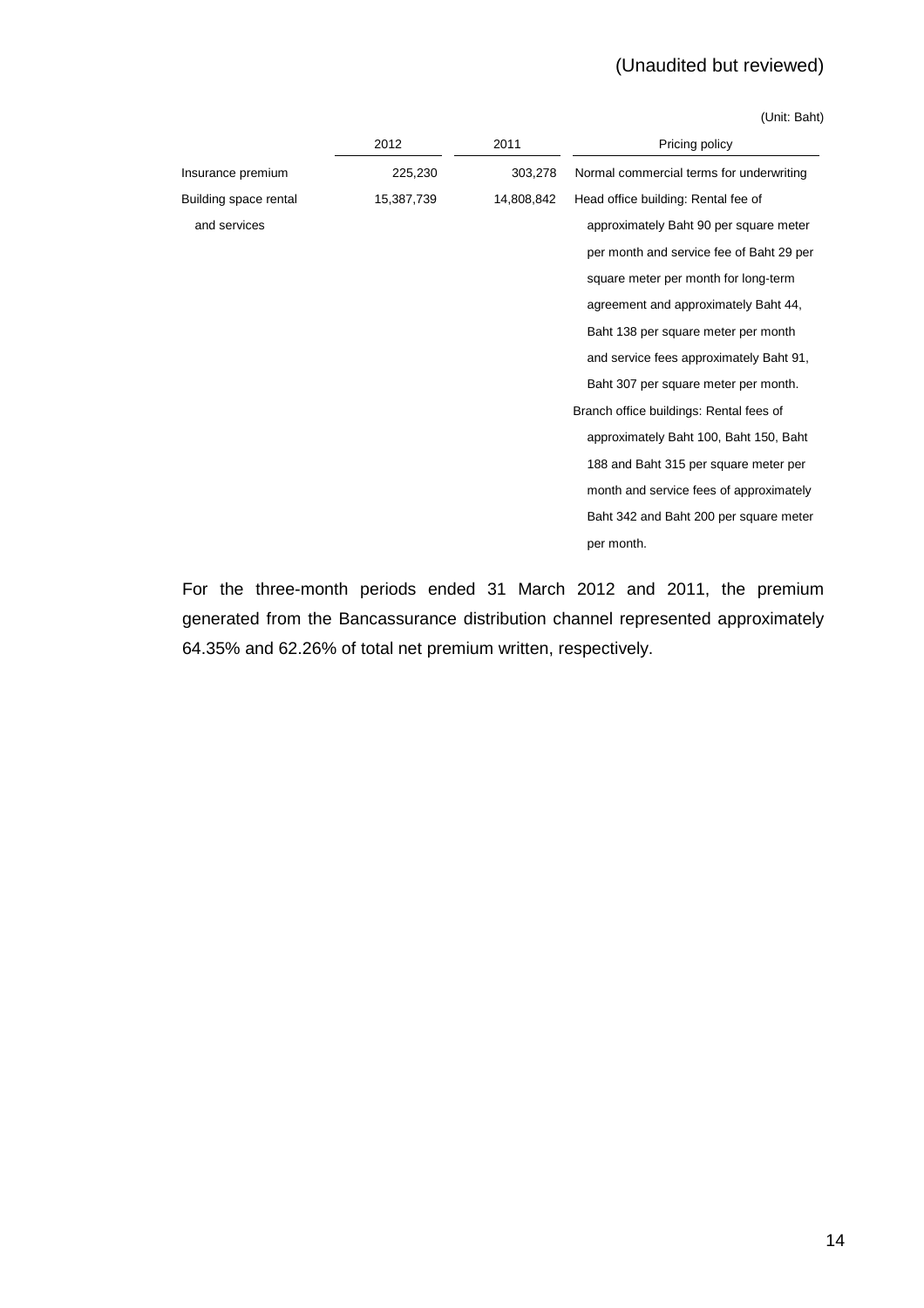As at 31 March 2012 and 31 December 2011, the balance of the accounts between the Company and those related companies are as follows:

|                                                     |                |           | (Unit: Thousand Baht) |
|-----------------------------------------------------|----------------|-----------|-----------------------|
|                                                     |                | 31 March  | 31 December           |
|                                                     | Note           | 2012      | 2011                  |
|                                                     |                |           |                       |
| <b>Transactions with related companies</b>          |                |           |                       |
| Investments in marketable equity securities - cost  |                | 1,358,198 | 1,266,585             |
| Add: Unrealised gain                                |                | 929,353   | 576,627               |
| Investments in marketable equity securities -       |                |           |                       |
| fair value                                          | 6              | 2,287,551 | 1,843,212             |
| Investments in unit trusts - cost                   |                | 1,297,994 | 1,247,518             |
| Add: Unrealised gain                                |                | 104,870   | 102,972               |
| Investments in unit trusts - fair value             | 6              | 1,402,864 | 1,350,490             |
| Investments in non-marketable equity securities     | 6              | 11,167    | 11,167                |
| Investments in debentures                           | 6              | 3,555,000 | 3,555,000             |
| Investments in foreign debentures                   | 6              | 1,045,993 | 1,046,041             |
| Deposit at financial institution                    | 3              | 405,853   | 689,495               |
| Mortgage loans                                      | $\overline{7}$ | 79,447    | 83,620                |
| Prepaid rental expense (Including in other assets)  | 9              | 102,279   | 105,236               |
| Reinsurance assets                                  | 5              | 34,002    | 16,903                |
| Amounts due to reinsurers                           | 10             | 68,626    | 10,887                |
| Outstanding claims                                  | 13             | 12,346    | 16,113                |
| Accrued commission (Including in other liabilities) | 15             | 238,109   | 160,787               |
| Accrued rental and service expense                  |                |           |                       |
| (Including in other liabilities)                    | 15             | 440       | 412                   |

#### **Directors and key management personnel's remuneration**

During the three-month periods ended 31 March 2012 and 2011, the Company had salaries, bonuses, meeting allowances and post-employment benefit of its directors and key management personnel as expenses totaling Baht 9 million and Baht 9 million, respectively.

 In addition, the Company has allocated 20 warrants to its employees without charge. The details of the warrants are presented in Note 21.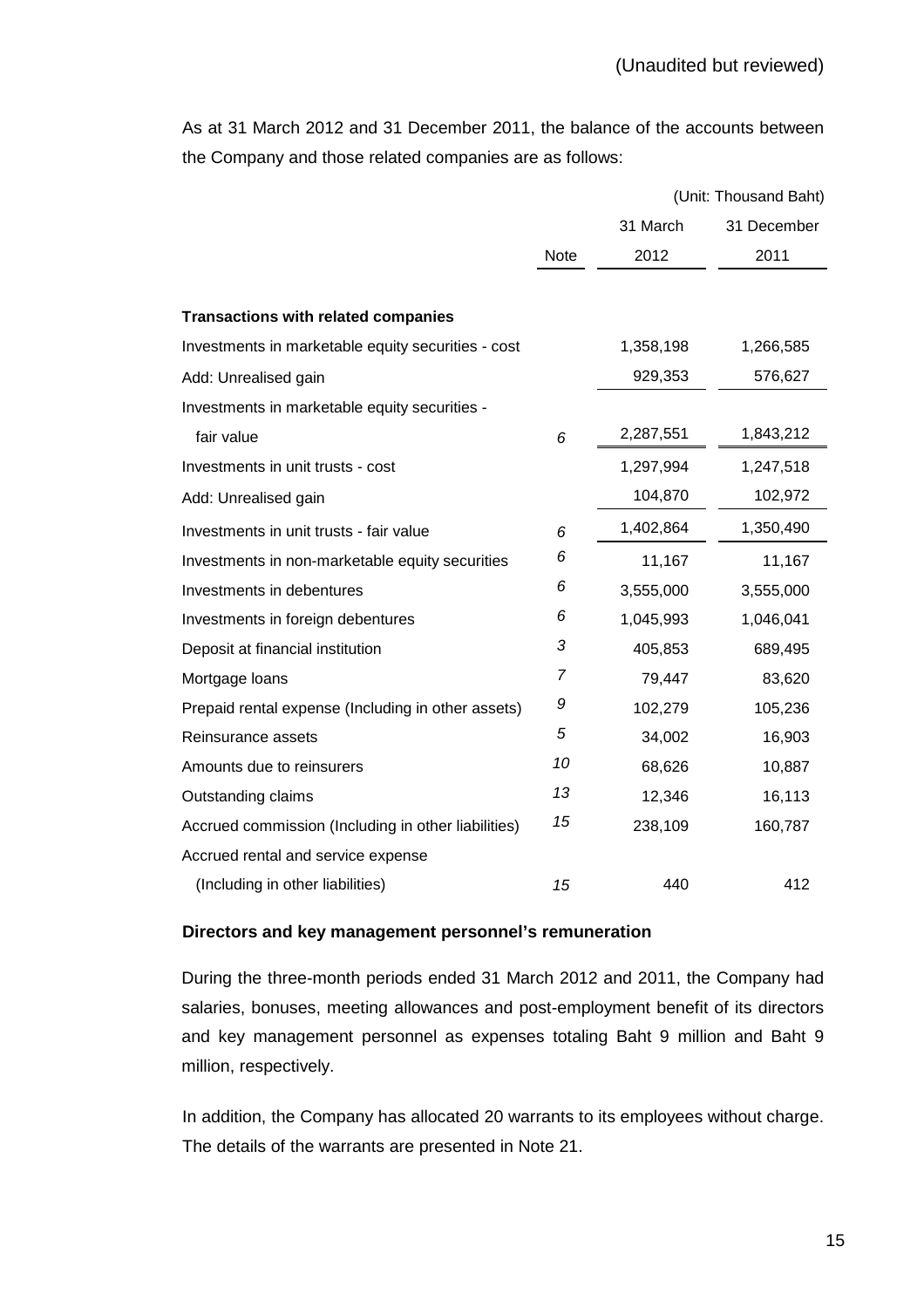### **19. Assets pledged with registrar**

 As at 31 March 2012 and 31 December 2011, the following assets have been pledged with the Registrar in accordance with the Life Assurance Act.

|                        |                |            |                  | (Unit: Baht) |
|------------------------|----------------|------------|------------------|--------------|
|                        | 31 March 2012  |            | 31 December 2011 |              |
|                        | Cost/          |            | Cost/            |              |
|                        | Amortised cost | Fair value | Amortised cost   | Fair value   |
| State enterprise bonds | 20,000,000     | 20,925,249 | 20,000,000       | 21,361,905   |

#### **20. Assets reserve with registrar**

 As at 31 March 2012 and 31 December 2011, the following assets have been pledged as life assurance policy reserve with the Registrar in accordance with the Life Assurance Act.

(Unit: Baht)

|                        |                | 31 March 2012  |                | 31 December 2011 |  |
|------------------------|----------------|----------------|----------------|------------------|--|
|                        | Cost/          |                |                |                  |  |
|                        | Amortised cost | Fair value     | Amortised cost | Fair value       |  |
| Government bonds       | 8,875,870,649  | 9,305,382,555  | 8,877,714,310  | 9,667,637,947    |  |
| State enterprise bonds | 8,339,680,118  | 8,914,282,308  | 8,340,931,088  | 9,194,442,506    |  |
| Total                  | 17,215,550,767 | 18,219,664,863 | 17,218,645,398 | 18,862,080,453   |  |

#### **21. Warrants**

On 23 November 2007, Extraordinary General Meeting No. 2 of the Company's shareholders passed a resolution approving the issuance of 20 million registered and non-transferrable warrants to subscribe to the Company's ordinary shares, to be allotted to employees as follow:

| Approved by                                                | Warrants No.1       |
|------------------------------------------------------------|---------------------|
| The Executive Board of Directors of the Company, on 29 May | 11.50 million units |
| 2008                                                       |                     |
| The Board of Directors of the Company, on                  | 1.35 million units  |
| 11 August 2009                                             |                     |
| Unallocated warrants                                       | 7.15 million units  |

 These warrants expire 5 years from the issue date or on the termination date of employment, if earlier. The exercise ratio is 1 warrant to 1 new ordinary share and the exercise price is the public offering price.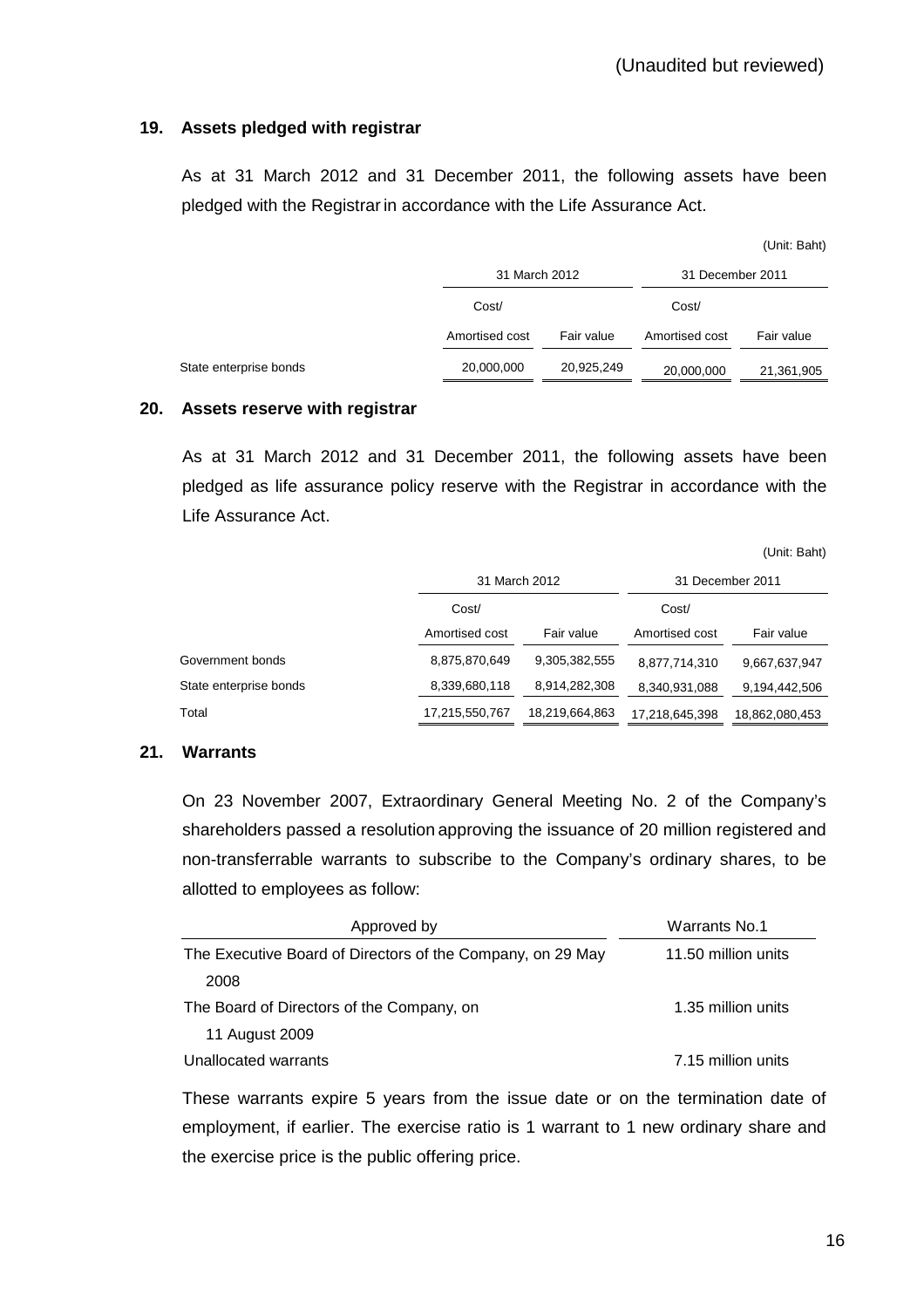Subsequently, on 26 April 2011, the Annual General Meeting of shareholders of the Company passed a resolution approving the cancelation of the 7.15 million unallocated warrants and the issuance of 7.15 million registered and nontransferrable units of Warrant No.2 to employees and/or management.

| Approved by                                  | Warrants No. 2     |
|----------------------------------------------|--------------------|
| The Board of Directors of the Company, on 22 | 7.15 million units |
| February 2012                                |                    |

The stipulated grant date for Warrant No.2 is 1 April 2012. The warrants mature 5 years from the issue date or upon termination of employment, they have an exercise ratio of 1 warrant to 1 new ordinary share, and their exercise price is equal to the public offering price of Baht 35 per share.

#### **22. Basic earnings per share**

 Basic earnings per share is calculated by dividing profit for the period (excluding other comprehensive income) by the weighted average number of ordinary shares in issue during the period.

 Diluted earnings per share is calculated by dividing profit for the period (excluding other comprehensive income) by the weighted average number of ordinary shares in issue during the period plus the weighted average number of ordinary shares which would need to be issued to convert all dilutive potential ordinary shares into ordinary shares. The calculation assumes that the conversion took place either at the beginning of the period or on the date the potential ordinary shares were issued.

The following table sets forth the computation of basic and diluted earnings per share for the three-month periods ended 31 March 2012 and 2011 as follows:

|                                     |         | Profit          |           | Weighted average number of |       | Earnings per |
|-------------------------------------|---------|-----------------|-----------|----------------------------|-------|--------------|
|                                     |         | (Thousand Baht) |           | shares (Thousand shares)   |       | share (Baht) |
|                                     | 2012    | 2011            | 2012      | 2011                       | 2012  | 2011         |
| Basic earnings per share            |         |                 |           |                            |       |              |
| Profit for the period               | 913,646 | 987,232         | 1,200,000 | 1,200,000                  | 0.761 | 0.823        |
| <b>Effect of dilutive potential</b> |         |                 |           |                            |       |              |
| ordinary share                      |         |                 |           |                            |       |              |
| Dilutive effect of warrants         |         |                 | 9,127     | 7,395                      |       |              |
| Diluted earnings per share          |         |                 |           |                            |       |              |
| Profit of ordinary                  |         |                 |           |                            |       |              |
| shareholder assuming the            |         |                 |           |                            |       |              |
| conversion of warrants to           |         |                 |           |                            |       |              |
| ordinary shares                     | 913,646 | 987,232         | 1,209,127 | 1,207,395                  | 0.756 | 0.818        |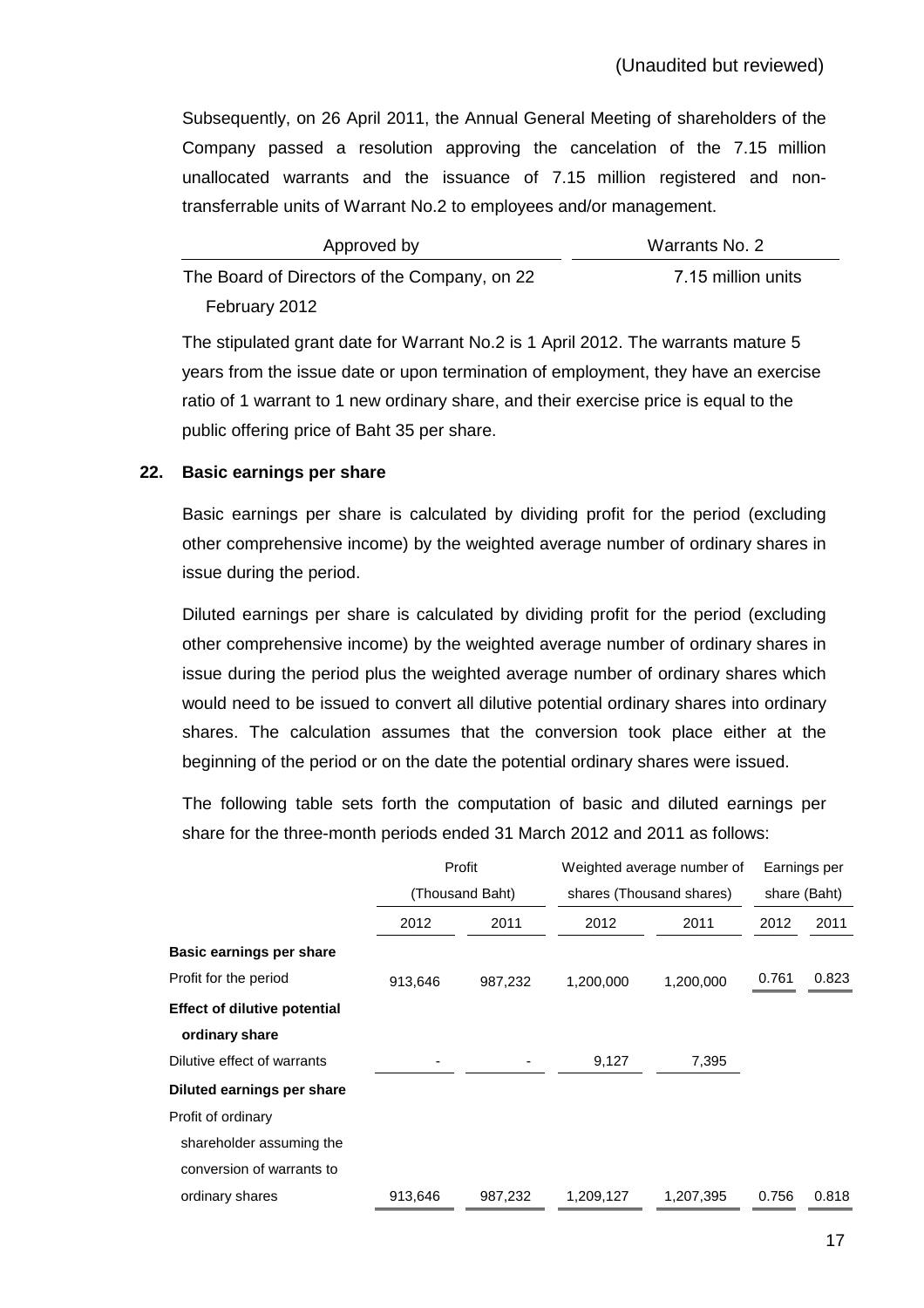### **23. Commitments**

**23.1** The Company has entered into several lease agreements in respect of the lease of office building space, motor vehicles and equipment. The terms of the agreements are generally between 3 and 24 years for lease of building space and are generally between 1 and 5 years for lease of motor vehicles and equipments. Operating lease agreements can not be cancelled.

 As at 31 March 2012, future minimum lease payments required under these noncancellable operating lease contracts were as follows:

|                            |            |               |         | (Unit: Million Baht) |
|----------------------------|------------|---------------|---------|----------------------|
|                            | Pay within |               |         |                      |
|                            |            |               | Over    |                      |
|                            | 1 year     | $1 - 5$ years | 5 years | Total                |
| Operating lease agreements | 30.28      | 35.63         | 3.52    | 69.43                |
| Services agreements        | 42.49      | 59.58         | 16.57   | 118.64               |
| Total                      | 72.77      | 95.21         | 20.09   | 188.07               |

As at 31 December 2011, future minimum lease payments required under these noncancellable operating lease contracts were as follows:

|                            |            |               |         | (Unit: Million Baht) |
|----------------------------|------------|---------------|---------|----------------------|
|                            | Pay within |               |         |                      |
|                            |            |               | Over    |                      |
|                            | 1 year     | 1 - $5$ years | 5 years | Total                |
| Operating lease agreements | 28.91      | 34.07         | 3.76    | 66.74                |
| Services agreements        | 42.13      | 66.49         | 17.68   | 126.30               |
| Total                      | 71.04      | 100.56        | 21.44   | 193.04               |

23.2 As at 31 March 2012, the Company may need to deposit additional amounts in the future under the promissory notes and bills of exchange agreements as describe in Note 6 (a) and Note 6 (b), as summarised below.

| Within       | (Unit: Million Baht) |
|--------------|----------------------|
| 1 year       | 1,440                |
| $2 - 5$ year | 770                  |